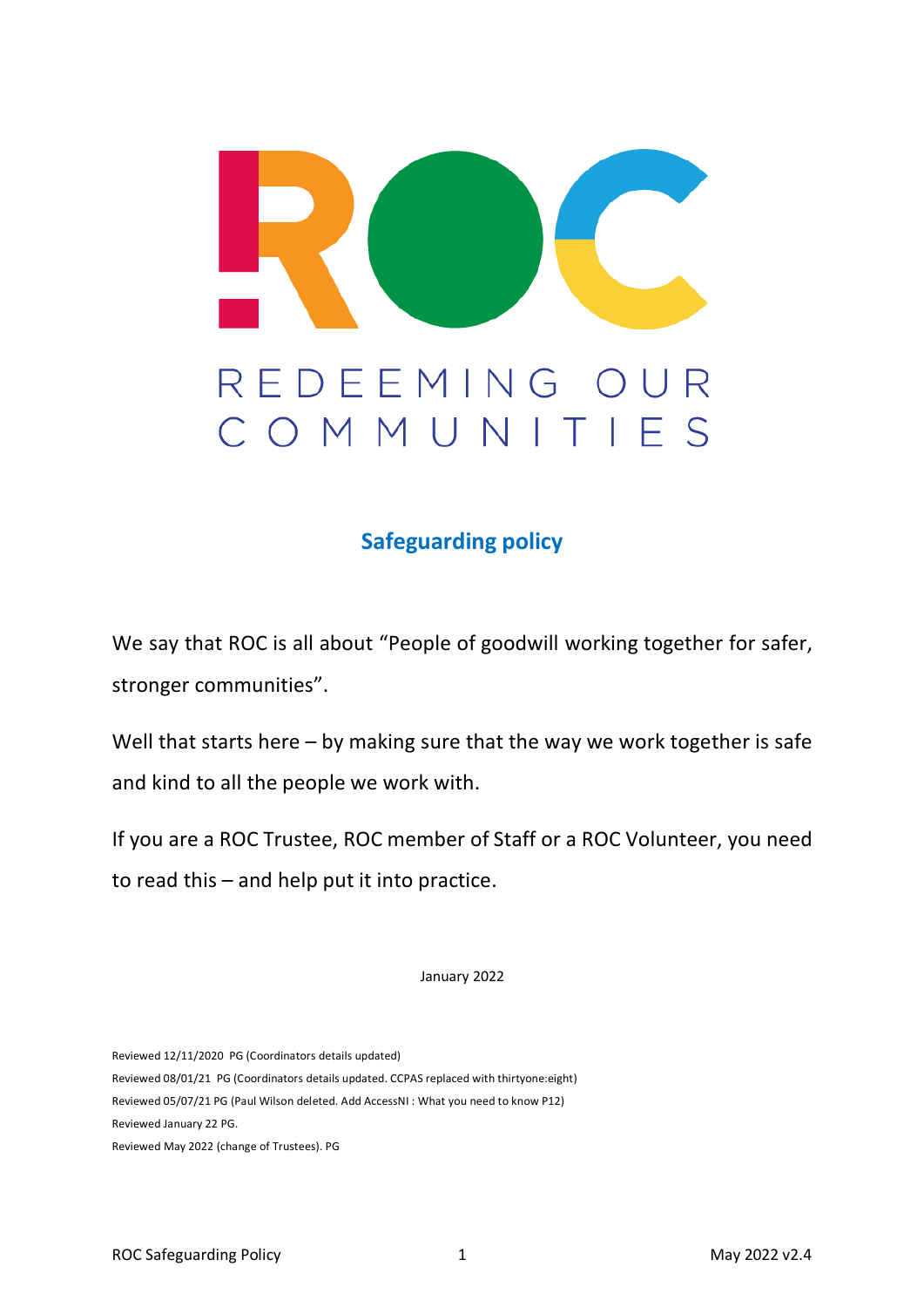## **Let's start here ..**

We work with THIRTYONE:EIGHT (Independent safeguarding specialists –formerly CCPAS Established in 1977) who are the only independent Christian charity providing professional advice, training, support and resources in all areas of safeguarding children and adults at risk of harm. THIRTYONE:EIGHT have 10 standards of Safeguarding – which ROC adhere to. There is a lot of information available on the THIRTYONE:EIGHT website

(www.thirtyone:eight.co.uk) and there are links in this policy guide to additional information and resources which you can access.

ROC has a **Safeguarding Coordinator** (and two deputies) who act on behalf of ROC in dealing with any allegation or suspicion of neglect or abuse, including referring the matter to the statutory authorities. We take Safeguarding seriously and know that situations can arise outside of office hours, so our Safeguarding Coordinator is available 24/7.

**Safeguarding Coordinator** Phil Gleave

National Development Manager

Office 0161 393 4511

Mobile07701 081532

If Phil isn't available or if the suspicions in any way involve the Safeguarding Coordinator, then contact one of the Deputy Safeguarding Coordinators:

**Deputy Safeguarding Coordinators**

Frank Green 07946 424324

**In an emergency**, where no ROC Safeguarding Coordinators are available, contact:

THIRTYONE:EIGHT helpline 0303 003 11 11

*There is support available to you – please use it.*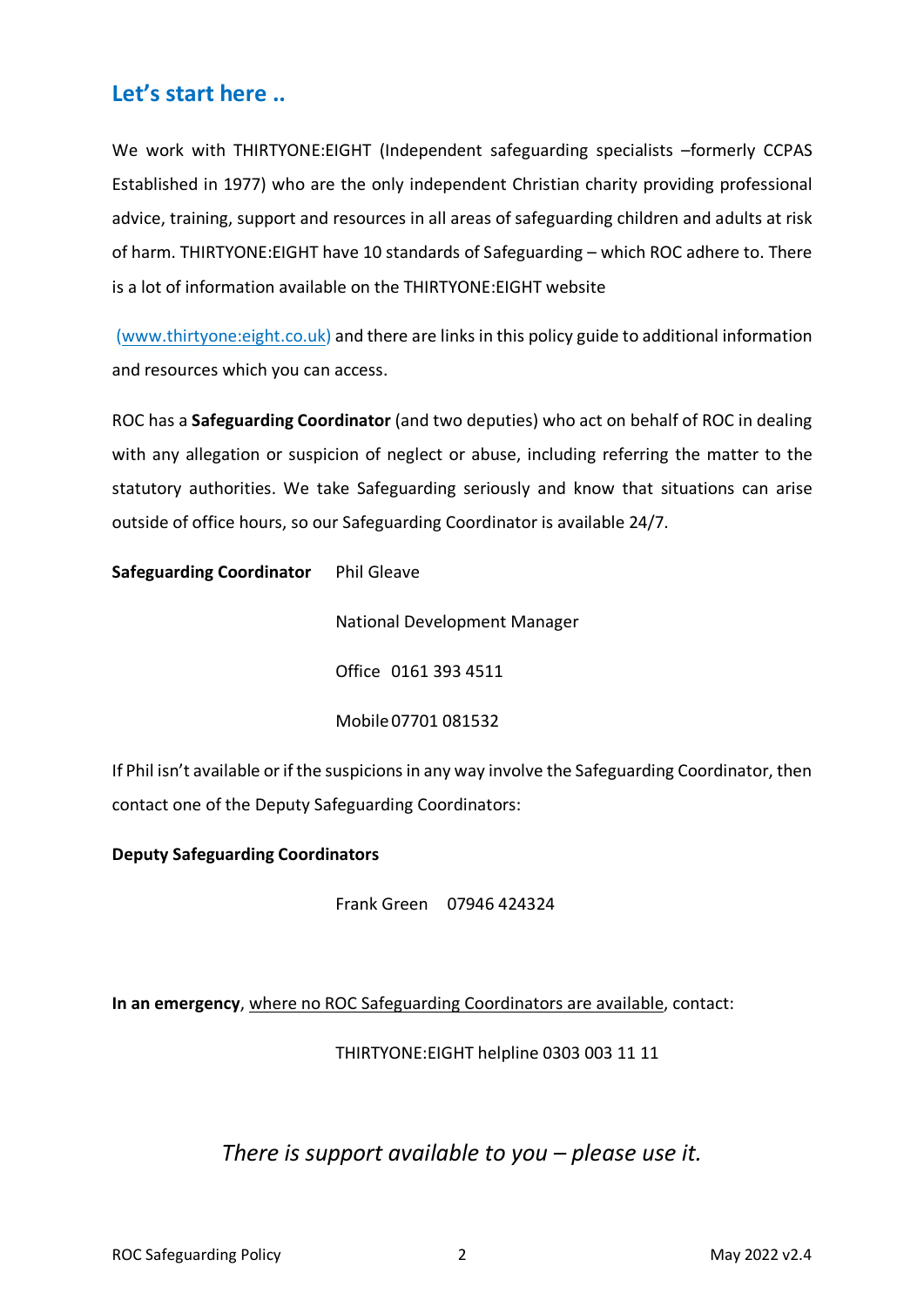# **What's in this policy guide?**

Along with details of the organisation and a statement of intent and commitment to safeguarding, the policy covers the following sections:

| p5  | Section 1. | <b>Organisation details</b><br>Safe and Secure - Standard 1                                                               |
|-----|------------|---------------------------------------------------------------------------------------------------------------------------|
| p6  | Section 2. | Recognising and responding appropriately to an allegation or<br>suspicion of abuse<br>Safe and Secure – Standards 2 and 7 |
| p29 | Section 3. | Prevention<br>Safe and Secure – Standards 3 and 4                                                                         |
| p31 | Section 4. | <b>Pastoral care</b><br>Safe and Secure – Standards 8 and 9                                                               |
| p32 | Section 5. | <b>Practice guidelines</b>                                                                                                |

Safe and Secure – Standards 5, 6 and 10

| <b>Standard</b> | <b>Safe and Secure</b>                                                                                                                                                                          |
|-----------------|-------------------------------------------------------------------------------------------------------------------------------------------------------------------------------------------------|
| $\mathbf{1}$    | Safeguarding Policy Every organisation open to or likely to have contact with children, young people                                                                                            |
|                 | and safeguarding adults should adopt a formal, working safeguarding policy.                                                                                                                     |
| $\overline{2}$  | Training and Awareness Every organisation in contact with children, young people and vulnerable adults                                                                                          |
|                 | must develop awareness of safeguarding issues and provide appropriate training.                                                                                                                 |
| 3               | Safer Recruitment Every organisation open to children, young people and safeguarding adults should                                                                                              |
|                 | adopt a formal safer recruitment policy for all workers, both paid and voluntary.                                                                                                               |
| $\overline{4}$  | Management of Workers In every organisation that is open to, or where services are provided for,                                                                                                |
|                 | children, young people and safeguarding adults, all workers, paid and voluntary, should be appropriately                                                                                        |
|                 | managed, supervised and supported.                                                                                                                                                              |
| 5               | Working Safely All organisations working with children, young people and safeguarding adults should                                                                                             |
|                 | operate and promote good working practice. This will enable workers to run activities safely, develop                                                                                           |
|                 | good relationships and minimise the risk of false accusation. It will also help to safeguard children, young                                                                                    |
|                 | people and vulnerable adults not only when they are participating in activities run by the organisation                                                                                         |
|                 | but also in their day-to-day lives.                                                                                                                                                             |
| 6               | Communicating Safely The organisation should ensure that all those involved with children, young people                                                                                         |
|                 | and safeguarding adults know how to communicate effectively and relate to those with whom they come                                                                                             |
| 7               | in contact.                                                                                                                                                                                     |
|                 | Responding to concerns Every organisation that is in contact with, or provides services for children, young                                                                                     |
| 8               | people or safeguarding adults must be able to respond appropriately to concerns or allegations of abuse.                                                                                        |
|                 | Pastoral Care Every organisation that is open to, or provides activities for children, young people and                                                                                         |
| 9               | adults, should ensure pastoral care and support is available to all those affected by abuse.<br>Managing those who may pose a risk Organisations must have strategies in place to supervise and |
|                 | manage individuals who pose a risk to others, and have committed, or been accused of, sexual or other                                                                                           |
|                 | crimes against anyone - children, young people and adults.                                                                                                                                      |
| 10              |                                                                                                                                                                                                 |
|                 | Working in Partnership Organisations involved with children, young people and safeguarding adults in                                                                                            |
|                 |                                                                                                                                                                                                 |
|                 | specialised areas, culturally diverse settings, or through partner organisations or agencies, must ensure<br>appropriate safeguarding policies and procedures are in place.                     |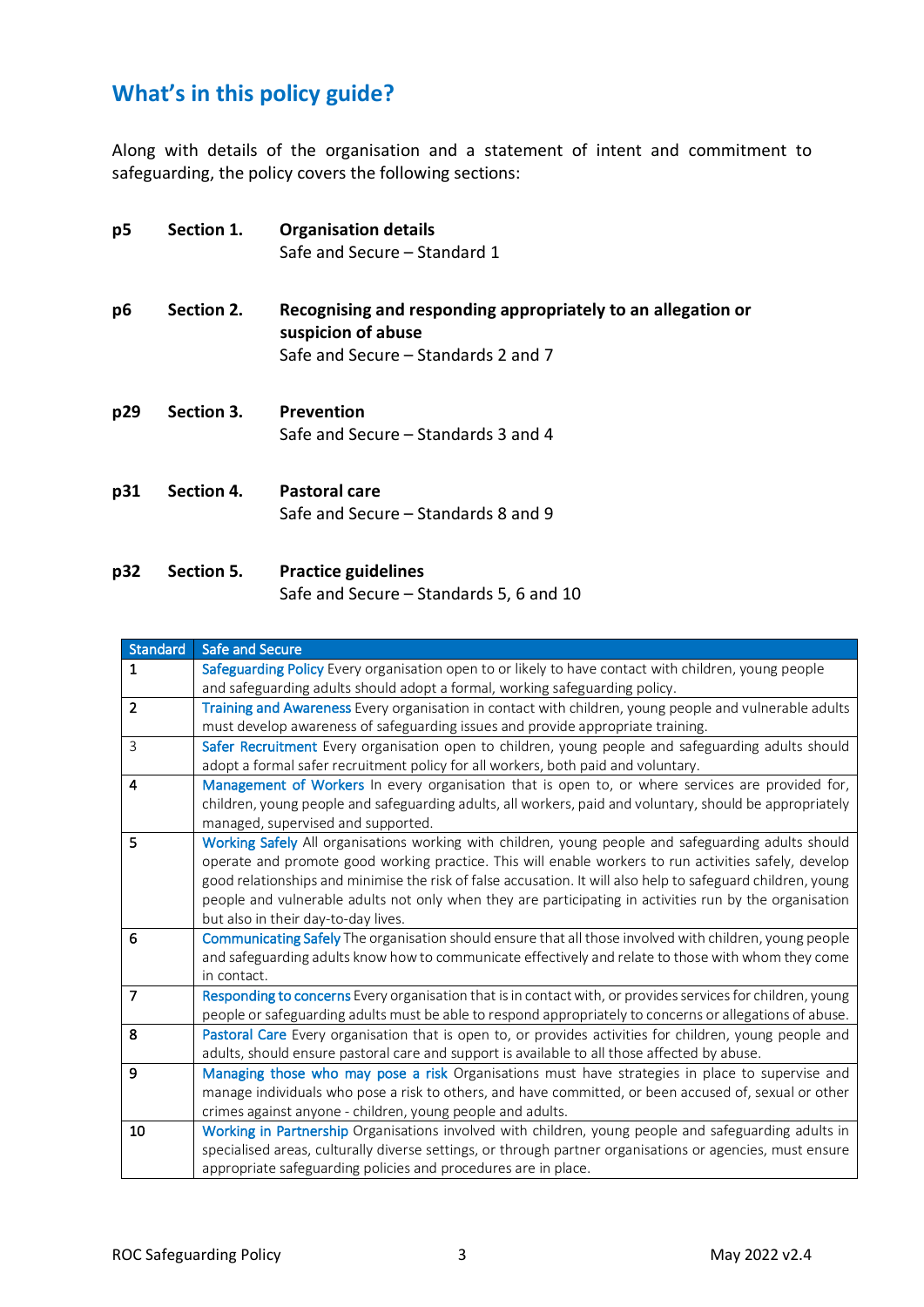## **ROC Commitment to Safeguarding Statement**

We recognise the need to provide a safe and caring environment for children, young people and vulnerable adults. We acknowledge that children, young people and vulnerable adults can be the victims of physical, sexual and emotional abuse, and neglect.

We accept the UN Universal Declaration of Human Rights and the International Covenant of Human Rights, which states that everyone is entitled to "all the rights and freedoms set forth therein, without distinction of any kind, such as race, colour, sex, language, religion, political or other opinion, national or social origin, property, birth or other status". We also concur with the Convention on the Rights of the Child which states that children should be able to develop their full potential, free from hunger and want, neglect and abuse. They have a right to be protected from "all forms of physical or mental violence, injury or abuse, neglect or negligent treatment or exploitation, including sexual abuse, while in the care of parent(s), legal guardian(s), or any other person who has care of the child."

We have therefore adopted the procedures set out in the ROC Safeguarding Policy in accordance with statutory guidance. We are committed to build constructive links with statutory and all other agencies involved in safeguarding.

The policy and appendices are based on the ten 'Safe and Secure' safeguarding standards published by the Churches' Child Protection Advisory Service (THIRTYONE:EIGHT). We therefore undertake to:

- Endorse and follow all national and local safeguarding legislation and procedures, in addition to the international conventions outlined above.
- Provide on-going safeguarding training for all its workers and will regularly review the operational guidelines attached.
- Ensure that the premises meet the requirements of the Equality Act 2010 and all other relevant legislation, and that it is welcoming and inclusive.
- Support the Safeguarding Coordinator(s) in their work and in any action they may need to take in order to protect children and vulnerable adults.
- Not to allow the document to be copied by other organisations.

| Julia Robertson                 | <b>Chair of Trustees</b> |
|---------------------------------|--------------------------|
| Debra Green OBE Chief Executive |                          |

Signed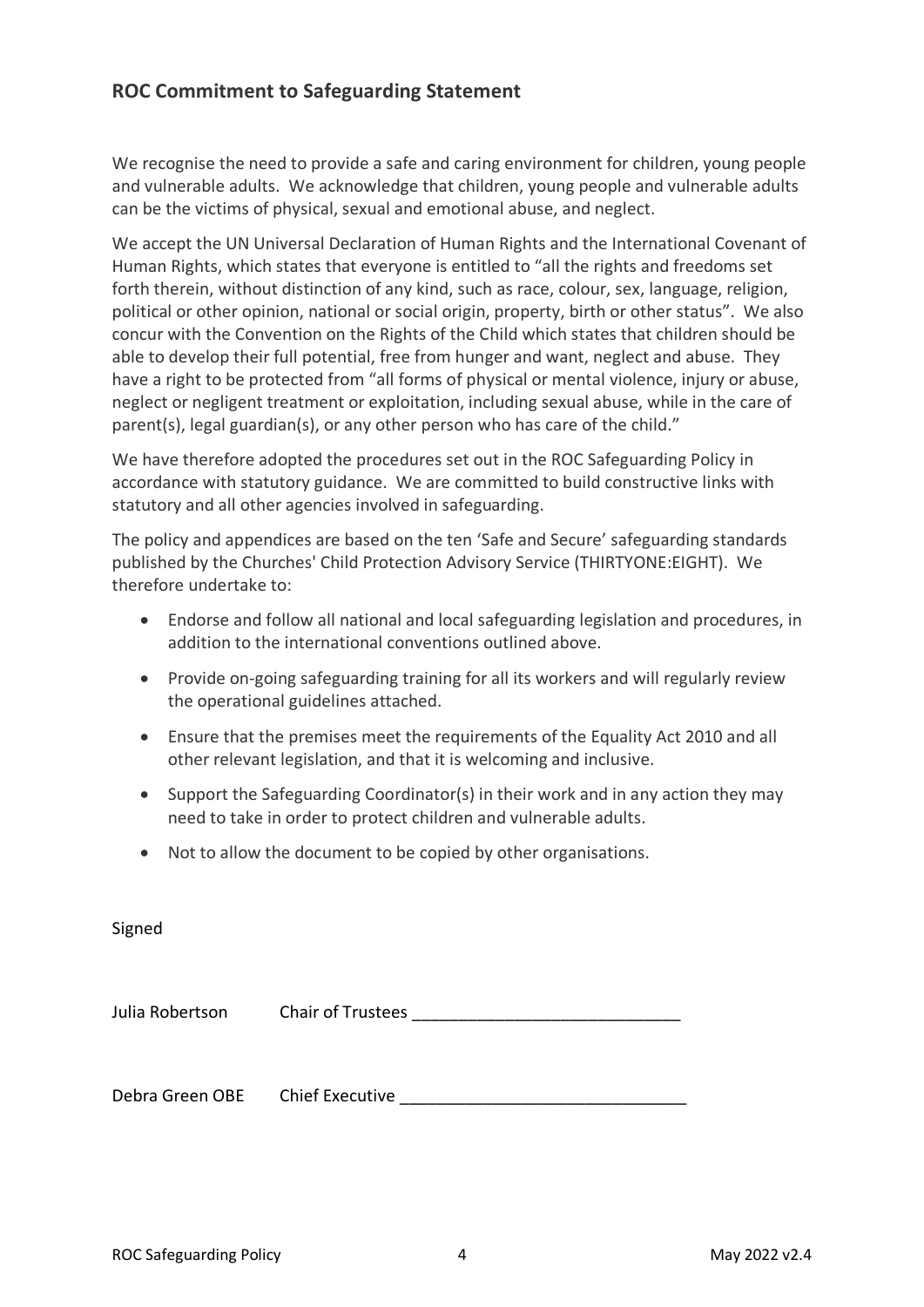## **SECTION 1**

**Details of the organisation (Safe and Secure – Standard 1).**

#### **Name of Organisation:**

Redeeming Our Communities (ROC)

#### **Address:**

The FUSE, Warburton Lane, Manchester M31 4BU (Headquarters) Radcliffe ROC Centre, Westminster Avenue, Radcliffe, M26 3WD Holts ROC Centre, 16 Near Birches Parade, Holts Village, Oldham OL45PZ The Vine Centre, 193 Crumlin Road, Belfast, BT14 7AA

| Tel No:                                             | 0161 393 4511 | <b>Email address:</b> | info@roc.uk.com |  |  |  |
|-----------------------------------------------------|---------------|-----------------------|-----------------|--|--|--|
|                                                     |               |                       |                 |  |  |  |
| <b>Charity Number: England &amp; Wales 1139817.</b> |               |                       |                 |  |  |  |
| <b>Registered company number:</b>                   |               | 7327258               |                 |  |  |  |
| <b>Insurance Company:</b>                           |               |                       |                 |  |  |  |

Ansvar Insurance Policy number CCP 6104026, Employers and Public Liability Insurance

## **The following is a brief description of our organisation and the type of work / activities we undertake with children and adults who have care and support needs:**

Redeeming Our Communities is a national charity founded in 2004 with over 150 projects, The charity's main aim is to bring about community transformation by creating strategic partnerships which open up opportunities for crime and disorder reduction and improved community cohesion. ROC brings together community groups, churches, the police, the fire service, local authorities and voluntary agencies to encourage them to work together in positive partnerships for practical 'on the ground' change. As a result, statutory agencies have improved access to the support of community/church groups, and thousands of volunteers are enabled to better serve the needs of their community. Three ROC Centres (The FUSE, Radcliffe and Holts) are managed directly by ROC. Other Centres and activates are run by independent local groups responsible for their own Safeguarding policies and procedures, but if they are associated with ROC they must be committed to Safeguarding.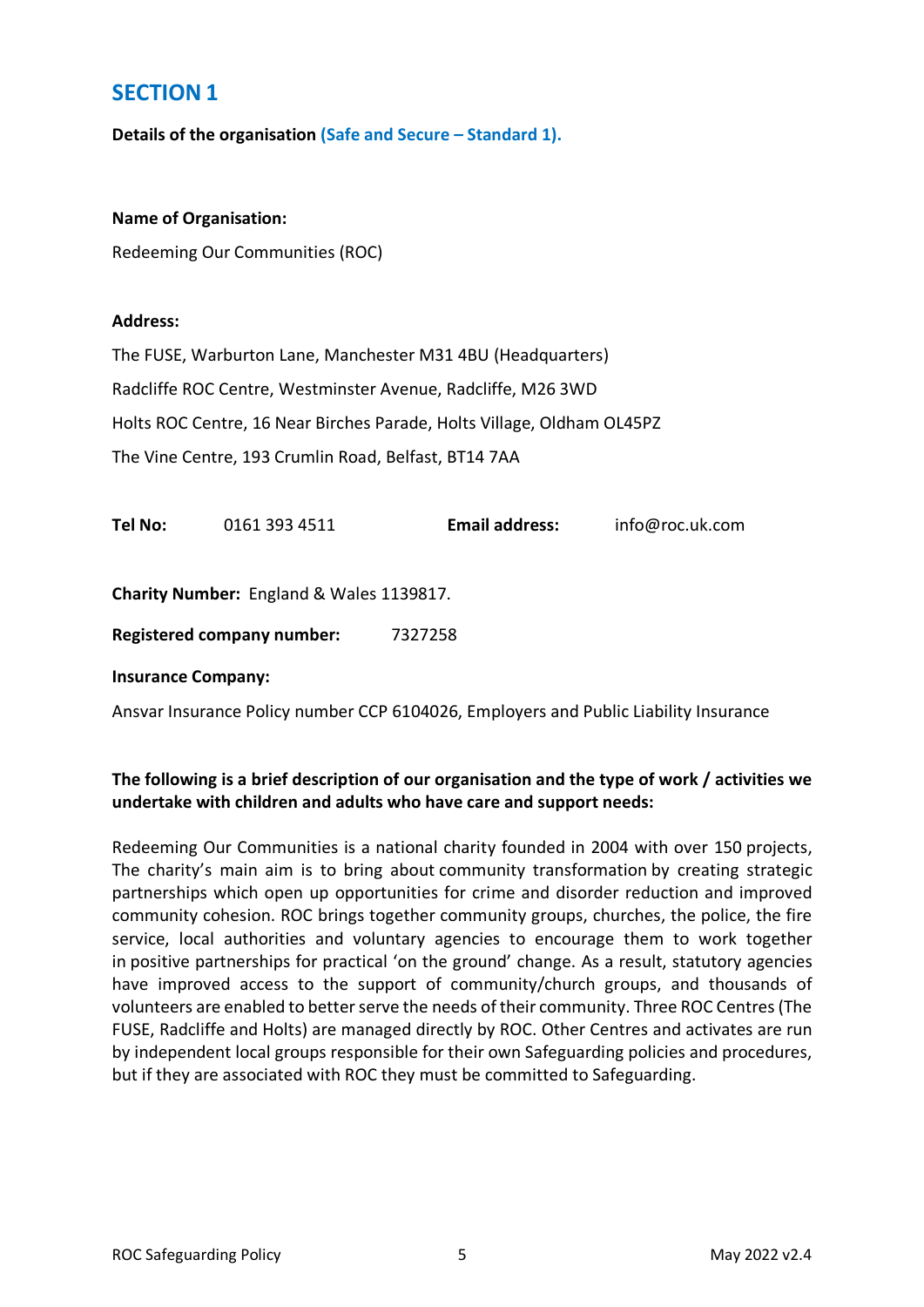## **SECTION 2**

## **Recognising and responding appropriately to an allegation or suspicion of abuse (Safe and**

**Secure – Standards 2 and 7).**

#### **Understanding abuse and neglect**

Defining child abuse or abuse against an adult is a difficult and complex issue. A person may abuse by inflicting harm, or failing to prevent harm. Children and adults in need of protection may be abused within a family, an institution or a community setting. Very often the abuser is known or in a trusted relationship with the child or adult.

In order to safeguard those in our organisation we adhere to the UN Convention on the Rights of the Child and have as our starting point as a definition of abuse, Article 19 which states:

*1. States Parties shall take all appropriate legislative, administrative, social and educational measures to protect the child from all forms of physical or mental violence, injury or abuse, neglect or negligent treatment, maltreatment or exploitation, including sexual abuse, while in the care of parent(s), legal guardian(s) or any other person who has the care of the child.* 

*2. Such protective measures should, as appropriate, include effective procedures for the establishment of social programmes to provide necessary support for the child and for those who have the care of the child, as well as for other forms of prevention and for identification, reporting, referral, investigation, treatment and follow-up of instances of child maltreatment described heretofore, and, as appropriate, for judicial involvement.* 

Also for adults the UN Universal Declaration of Human Rights with particular reference to Article 5 which states:

*No one shall be subjected to torture or to cruel, inhuman or degrading treatment or punishment.*

Detailed definitions, and signs and indicators of abuse, as well as how to respond to a disclosure of abuse, are included here in our policy.

#### **What is a child?**

The legal definition of a child is someone under the age of 18 according to The Children Act 1989. Throughout this policy guidance when we refer to a child we mean a person under the age of 18.

#### **Definition of an adult who is in need of care and support**

An adult is someone over 18 (unless specific legislation states otherwise). Over the years, there have been a number of pieces of legislation dealing with adults of different ages and circumstances. (The Universal Declaration of Human Rights (1948), the European Convention on Human Rights, the Human Rights Act 1998 and the UN Convention on the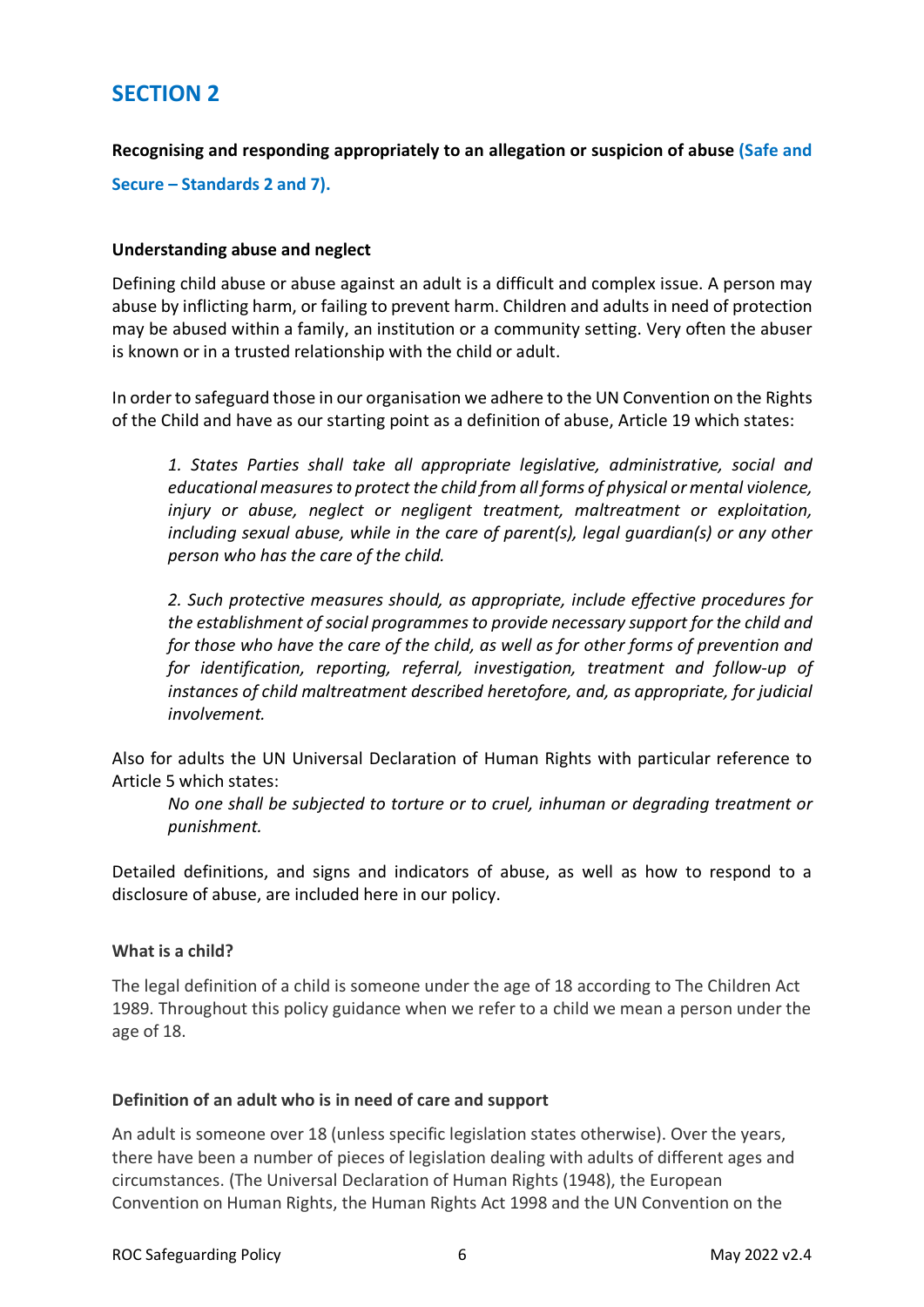Rights of Persons with Disabilities (2008)). These can now be summarised in the Care Act 2014 which refers to adults with care and support needs. It follows that some adults, because of circumstance or particular vulnerability or risk, may be in need of protection.

When considering the safeguarding issues regarding adults, other pieces of legislation are also relevant such as the Anti-social Behaviour, Crime and Policing Act 2014 which deals with Forced Marriage, the Modern Slavery Act 2015 which deals with trafficking and abuse, the Domestic Violence Crime and Victims Act 2004 which is self -explanatory but which may be strengthened to deal with coercive and controlling behaviour. These pieces of legislation apply to England and Wales.

Another important piece of legislation when dealing with safeguarding adults is the Mental Capacity Act 2005. Where decisions are being considered regarding the welfare of adults, under the Care Act 2014 they have to be full participants in the process and those who are involved in the investigations and assessments will form a view of the adult's capacity to make decisions for themselves. This means that where there are safeguarding concerns, referrals must be made to Adult Services so that this level of capacity can be assessed.

## **Children:**

Abuse and neglect are forms of maltreatment of a child. Somebody may abuse or neglect a child by inflicting harm, or by failing to act to prevent harm.

Children may be abused in a family or in an institutional or community setting; by those known to them or, more rarely, by a stranger. They may be abused by an adult or adults or another child or children.

Child protection legislation throughout the UK is based on the United Nations Convention on the Rights of the Child. Each nation within the UK has incorporated the convention within its legislation and guidance. As ROC operates throughout the UK, the relevant legislation is shown by Country.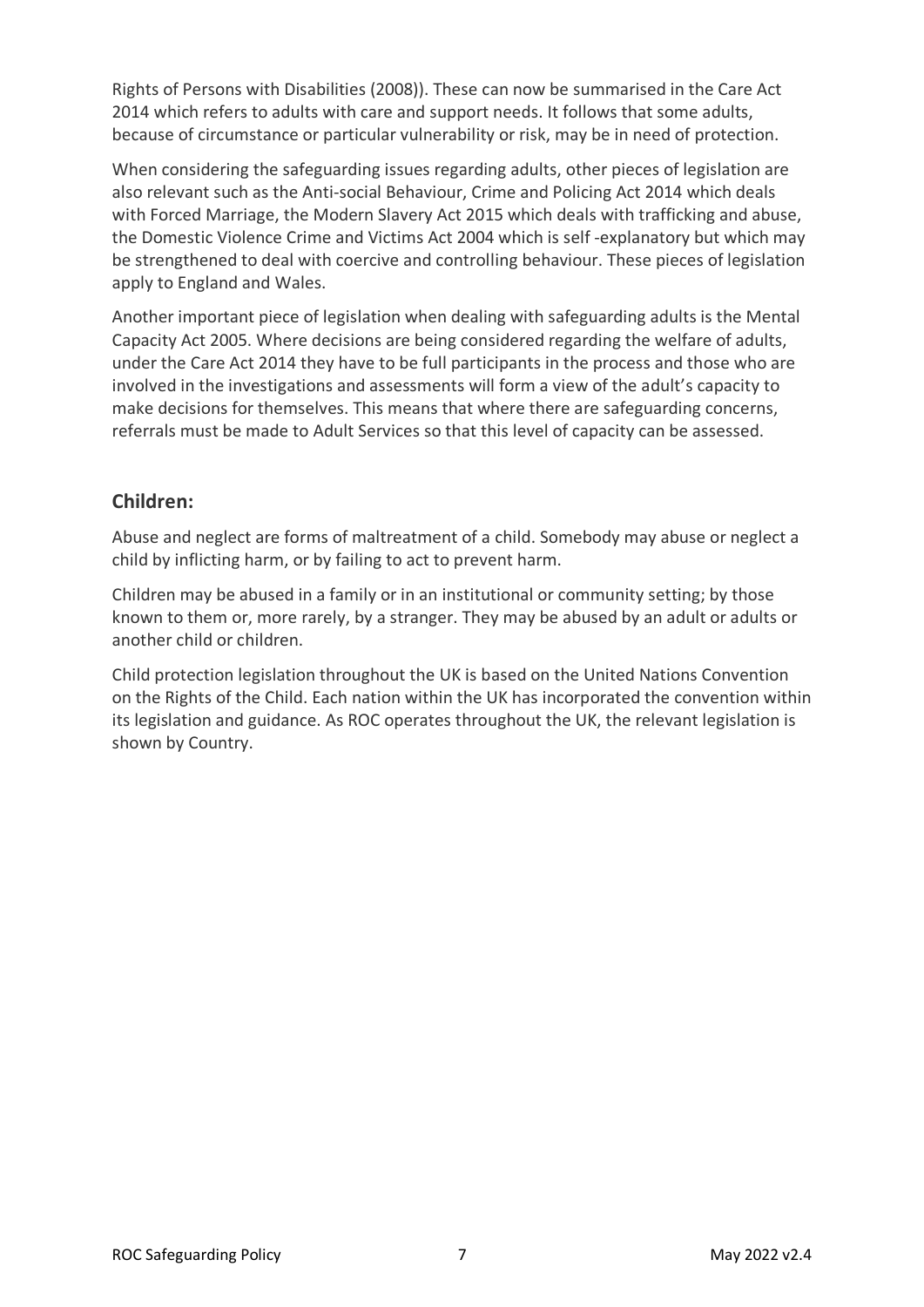## **England**

The four definitions of abuse below operate in England based on the government guidance 'Working Together to Safeguard Children (2015)'.

**What is abuse and neglect?** Abuse and neglect are forms of maltreatment of a child. Somebody may abuse or neglect a child by inflicting harm, or by failing to act to prevent harm. Children may be abused in a family or in an institutional or community setting, by those known to them or, more rarely, by a stranger for example, via the internet. They may be abused by an adult or adults, or another child or children.

**Physical abuse :** Physical abuse may involve hitting, shaking, throwing, poisoning, burning or scalding, drowning, suffocating, or otherwise causing physical harm to a child. Physical harm may also be caused when a parent or carer fabricates the symptoms of, or deliberately induces, illness in a child.

**Emotional abuse :** Emotional abuse is the persistent emotional maltreatment of a child such as to cause severe and persistent adverse effects on the child's emotional development. It may involve conveying to children that they are worthless or unloved, inadequate, or valued only insofar as they meet the needs of another person. It may include not giving the child opportunities to express their views, deliberately silencing them or 'making fun' of what they say or how they communicate. It may feature age or developmentally inappropriate expectations being imposed on children. These may include interactions that are beyond the child's developmental capability, as well as overprotection and limitation of exploration and learning, or preventing the child participating in normal social interaction. It may involve seeing or hearing the ill-treatment of another. It may involve serious bullying (including cyberbullying), causing children frequently to feel frightened or in danger, or the exploitation or corruption of children. Some level of emotional abuse is involved in all types of maltreatment of a child, though it may occur alone.

**Sexual abuse :** Sexual abuse involves forcing or enticing a child or young person to take part in sexual activities, not necessarily involving a high level of violence, whether or not the child is aware of what is happening. The activities may involve physical contact, including assault by penetration (for example, rape or oral sex) or non-penetrative acts such as masturbation, kissing, rubbing and touching outside of clothing. They may also include noncontact activities, such as involving children in looking at, or in the production of, sexual images, watching sexual activities, encouraging children to behave in sexually inappropriate ways, or grooming a child in preparation for abuse (including via the internet). Sexual abuse is not solely perpetrated by adult males. Women can also commit acts of sexual abuse, as can other children.

**Neglect :** Neglect is the persistent failure to meet a child's basic physical and/or psychological needs, likely to result in the serious impairment of the child's health or development. Neglect may occur during pregnancy as a result of maternal substance abuse. Once a child is born, neglect may involve a parent or carer failing to:

- provide adequate food, clothing and shelter (including exclusion from home or abandonment);
- protect a child from physical and emotional harm or danger;
- ensure adequate supervision (including the use of inadequate care-givers); or
- ensure access to appropriate medical care or treatment.

It may also include neglect of, or unresponsiveness to, a child's basic emotional needs.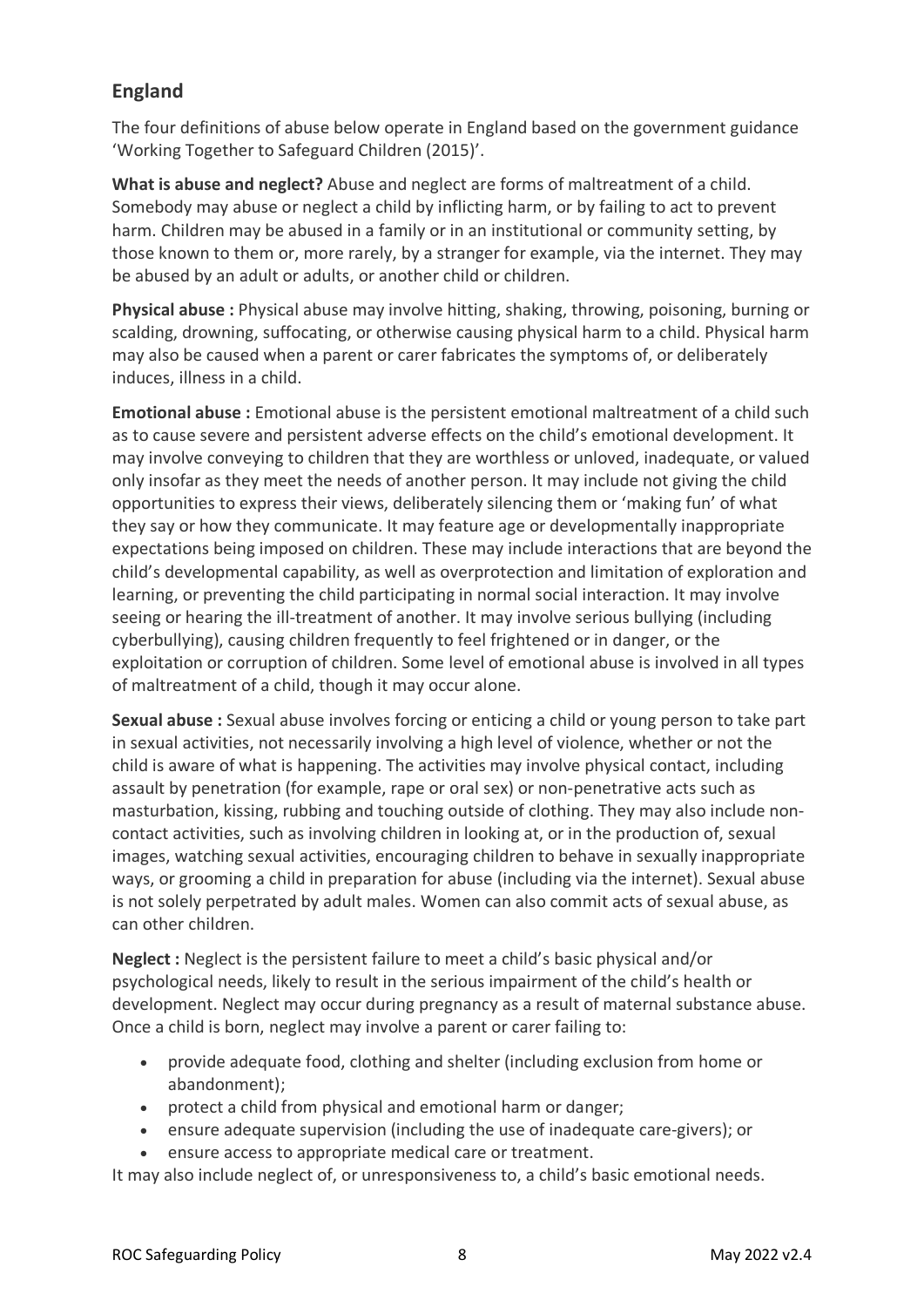## **Wales**

The Welsh Assembly Government (2006) produced Safeguarding Children - Working Together Under the Children Act, 2004 which provided definitions of abuse. The All Wales Child Protection Procedures (2008) give the following definitions:

## **Definitions of Child Abuse and Neglect**

A child is abused or neglected when somebody inflicts harm, or fails to act to prevent harm. Children may be abused in a family or in an institutional or community setting, by those known to them or, more rarely, by a stranger. A child or young person up to the age of 18 years can suffer abuse or neglect and require protection via an inter-agency child protection plan.

## **Physical abuse**

Physical abuse may involve hitting, shaking, throwing, poisoning, burning or scalding, drowning, suffocating, or otherwise causing physical harm to a child.

Physical harm may also be caused when a parent or caregiver fabricates or induces illness in a child whom they are looking after.

## **Emotional abuse**

Emotional abuse is the persistent emotional ill treatment of a child such as to cause severe and persistent adverse effects on the child's emotional development. It may involve conveying to a child that they are worthless or unloved, inadequate or valued only in so far as they meet the needs of another person. It may feature age or developmentally inappropriate expectations being imposed on children. It may involve causing children frequently to feel frightened or in danger, for example by witnessing domestic abuse within the home or being bullied, or, the exploitation or corruption of children. Some level of emotional abuse is involved in all types of ill treatment of a child, though it may occur alone.

## **Sexual abuse**

Sexual abuse involves forcing or enticing a child or young person to take part in sexual activities, whether or not the child is aware of what is happening. The activities may involve physical contact, including penetrative or non-penetrative acts. They may include non contact activities, such as involving children in looking at, or in the production of, pornographic material or watching sexual activities, or encouraging children to behave in sexually inappropriate ways.

## **Neglect**

Neglect is the persistent failure to meet a child's basic physical and/or psychological needs, likely to result in the serious impairment of the child's health or development. It may involve a parent or caregiver failing to provide adequate food, shelter and clothing, failing to protect a child from physical harm or danger, or the failure to ensure access to appropriate medical care or treatment. It may also include neglect of, or unresponsiveness to, a child's basic emotional needs. In addition, neglect may occur during pregnancy as a result of maternal substance misuse.

**The Social Services and Well-being (Wales) Act 2014** which came into force in April 2016 introduces a strengthened, robust and effective partnership approach to safeguarding.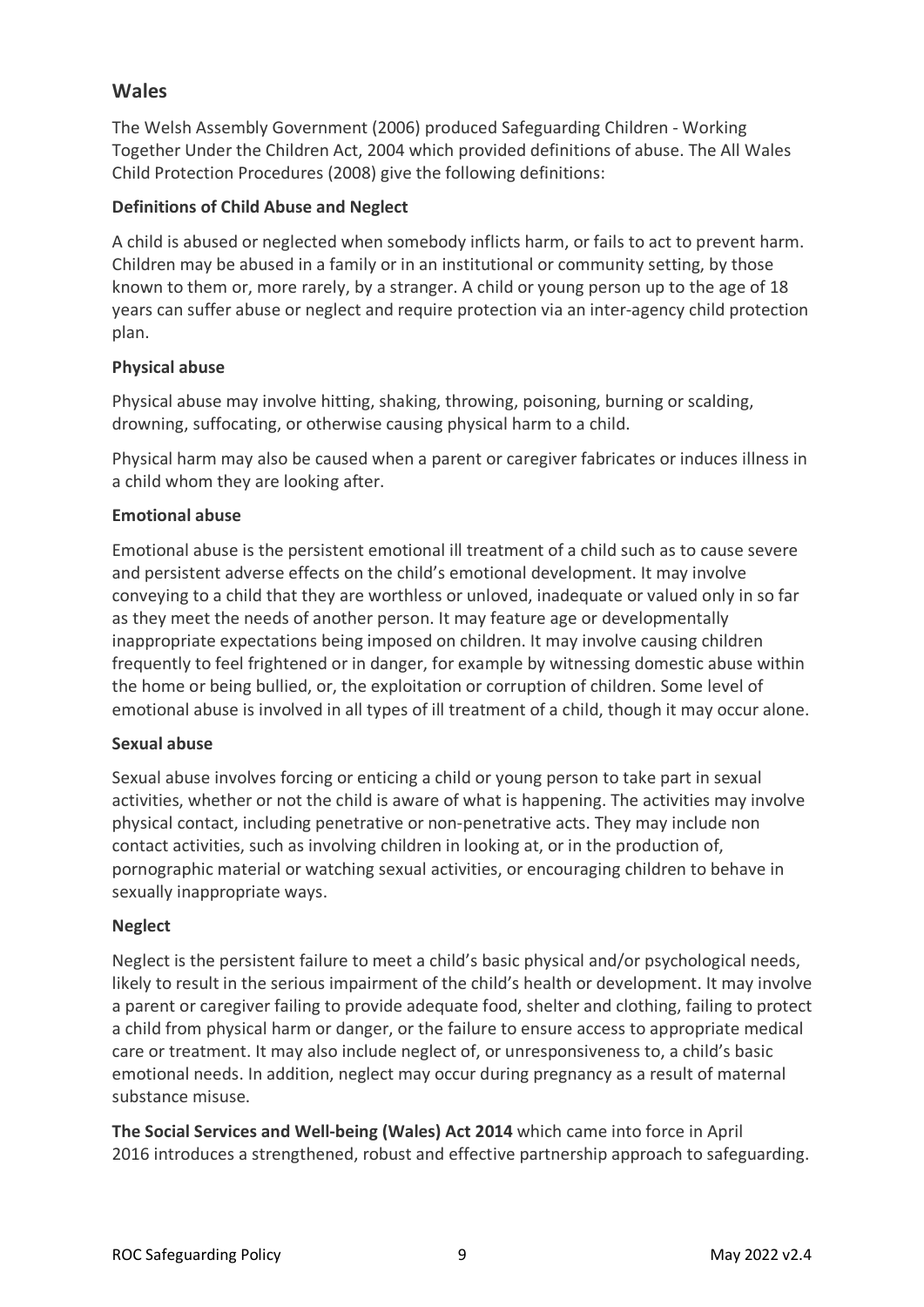## **Scotland**

The Scottish Government have produced National Guidance for Child Protection in Scotland 2014 (The Scottish Government, 2014) along with the Children and Young People (Scotland) Act 2014. This guidance replaces the previous version published in 2010 and Protecting Children – A Shared Responsibility: Guidance on Inter-agency Co-operation, which was published in 1998 and incorporates the Scottish Government guidance, Protecting Children and Young People: Child Protection Committees (2005).

## **What is child abuse and child neglect?**

Abuse and neglect are forms of maltreatment of a child. Somebody may abuse or neglect a child by inflicting, or by failing to act to prevent, significant harm to the child. Children may be abused in a family or in an institutional setting, by those known to them or, more rarely, by a stranger. Assessments will need to consider whether abuse has occurred or is likely to occur. While it is not necessary to identify specific areas of concern when adding a child's name to the Child Protection Register, it is still helpful to consider and understand the different ways in which children can be abused. The following definitions show some of the ways in which abuse may be experienced by a child but are not exhaustive, as the individual circumstances of abuse will vary from child to child.

### **Physical abuse**

Physical abuse is the causing of physical harm to a child or young person. Physical abuse may involve hitting, shaking, throwing, poisoning, burning or scalding, drowning or suffocating. Physical harm may also be caused when a parent or carer feigns the symptoms of, or deliberately causes, ill health to a child they are looking after.

### **Emotional abuse**

Emotional abuse is persistent emotional neglect or ill treatment that has severe and persistent adverse effects on a child's emotional development. It may involve conveying to a child that they are worthless or unloved, inadequate or valued only insofar as they meet the needs of another person. It may involve the imposition of age - or developmentally inappropriate expectations on a child. It may involve causing children to feel frightened or in danger, or exploiting or corrupting children.

Some level of emotional abuse is present in all types of ill treatment of a child; it can also occur independently of other forms of abuse.

#### **Sexual abuse**

Sexual abuse is any act that involves the child in any activity for the sexual gratification of another person, whether or not it is claimed that the child either consented or assented. Sexual abuse involves forcing or enticing a child to take part in sexual activities, whether or not the child is aware of what is happening. The activities may involve physical contact, including penetrative or non-penetrative acts.

They may include non-contact activities, such as involving children in looking at, or in the production of indecent images or in watching sexual activities, using sexual language towards a child or encouraging children to behave in sexually inappropriate ways.

#### **Neglect**

Neglect is the persistent failure to meet a child's basic physical and/or psychological needs, likely to result in the serious impairment of the child's health or development. It may involve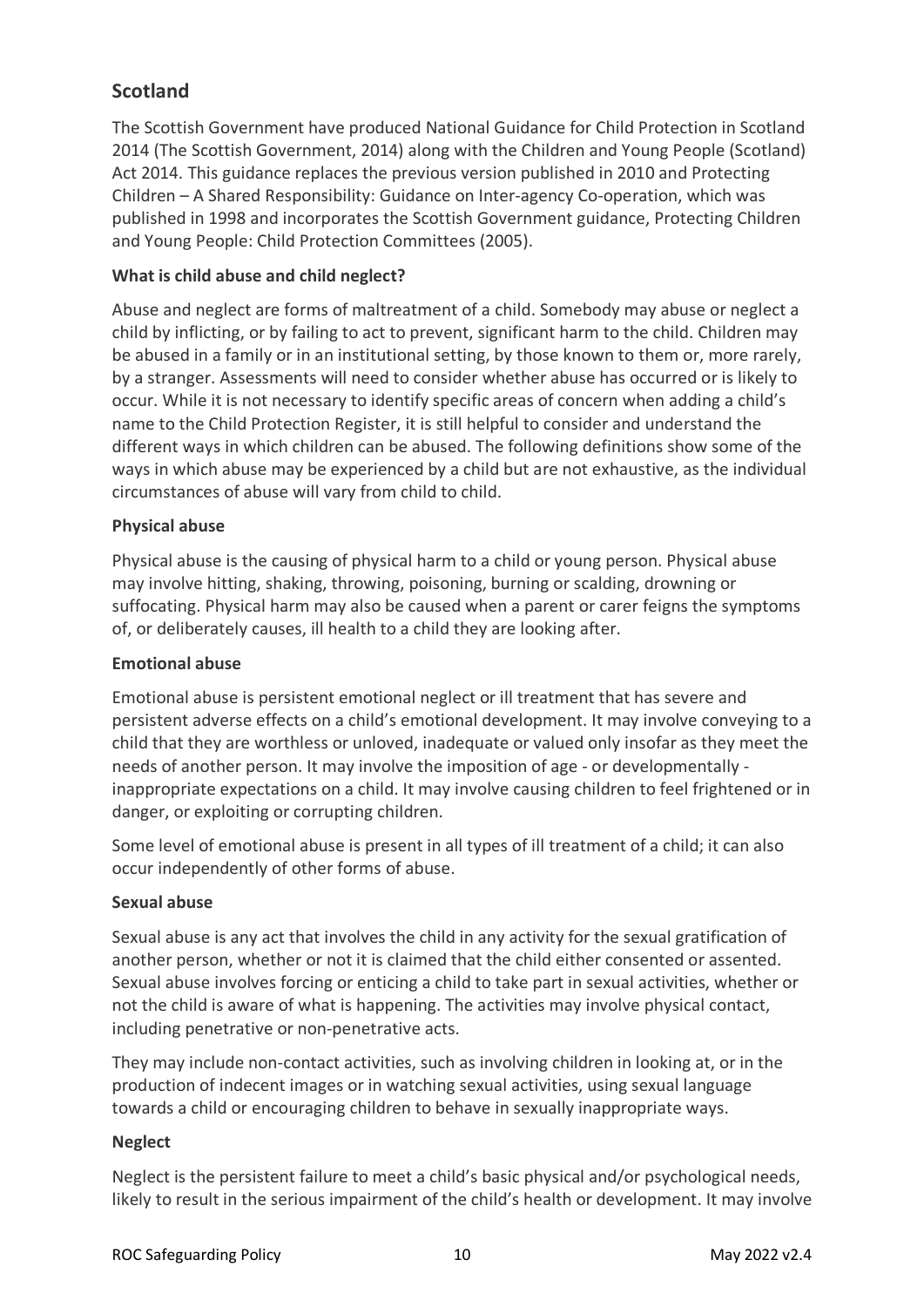a parent or carer failing to provide adequate food, shelter and clothing, to protect a child from physical harm or danger, or to ensure access to appropriate medical care or treatment. It may also include neglect of, or failure to respond to, a child's basic emotional needs. Neglect may also result in the child being diagnosed as suffering from, non-organic failure to thrive, where they have significantly failed to reach normal weight and growth or development milestones and where physical and genetic reasons have been medically eliminated. In its extreme form children can be at serious risk from the effects of malnutrition, lack of nurturing and stimulation. This can lead to serious long-term effects such as greater susceptibility to serious childhood illnesses and reduction in potential stature. With young children in particular, the consequences may be life-threatening within a relatively short period of time.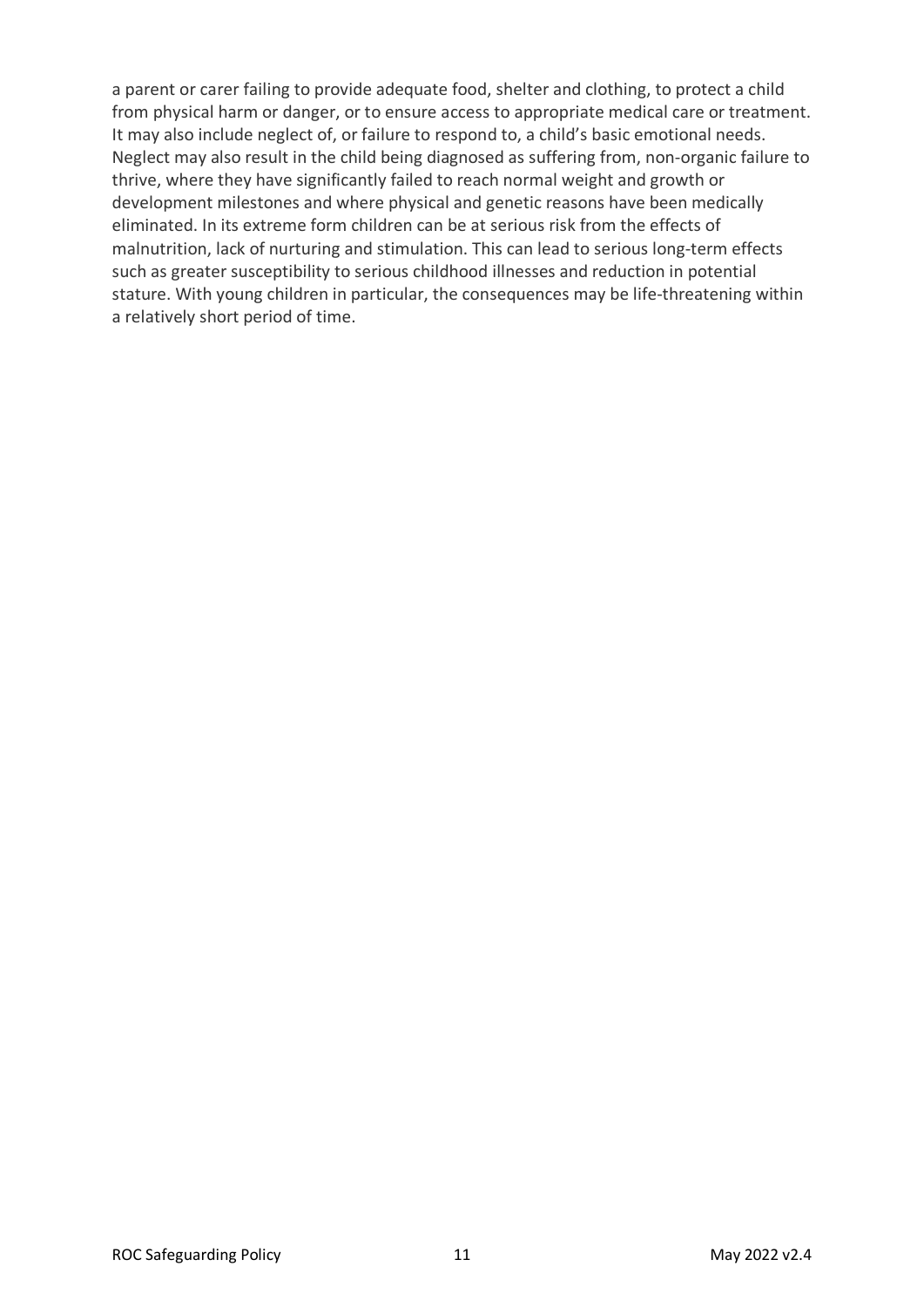## **Northern Ireland**

Access NI replacing *Disclosure and Barring in NI: ADULTS and Disclosure in Barring in NI: CHILDREN* 

https://www.volunteernow.co.uk/app/uploads/2021/06/AccessNI-What-you-need-to-know.pdf

Co-operating to Safeguard Children and Young People in Northern Ireland (2016)

Department of Health, Social Services and Public Safety

This policy replaces the 'Co-operating to Safeguard Children' guidance issued in 2003.

### **Types of Abuse**

Harm can be suffered by a child or young person by acts of abuse perpetrated upon them by others. Abuse can happen in any family, but children may be more at risk if their parents have problems with drugs, alcohol and mental health, or if they live in a home where domestic abuse happens. Abuse can also occur outside of the family environment. Evidence shows that babies and children with disabilities can be more vulnerable to suffering abuse.

Although the harm from the abuse might take a long time to be recognisable in the child or young person, professionals may be in a position to observe its indicators earlier, for example, in the way that a parent interacts with their child. Effective and ongoing information sharing is key between professionals.

Harm from abuse is not always straightforward to identify and a child or young person may experience more than one type of harm or significant harm. Harm can be caused by:

Physical abuse Sexual abuse Emotional abuse Neglect and Exploitation

**Physical Abuse** is deliberately physically hurting a child. It might take a variety of different forms, including hitting, biting, pinching, shaking, throwing, poisoning, burning or scalding, drowning or suffocating a child.

**Sexual Abuse** occurs when others use and exploit children sexually for their own gratification or gain or the gratification of others. Sexual abuse may involve physical contact, including assault by penetration (for example, rape, or oral sex) or non-penetrative acts such as masturbation, kissing, rubbing and touching outside clothing. It may include noncontact activities, such as involving children in the production of sexual images, forcing children to look at sexual images or watch sexual activities, encouraging children to behave in sexually inappropriate ways or grooming a child in preparation for abuse (including via etechnology). Sexual abuse is not solely perpetrated by adult males. Women can commit acts of sexual abuse, as can other children.

**Emotional Abuse** is the persistent emotional maltreatment of a child. It is also sometimes called psychological abuse and it can have severe and persistent adverse effects on a child's emotional development.

Emotional abuse may involve deliberately telling a child that they are worthless, or unloved and inadequate. It may include not giving a child opportunities to express their views,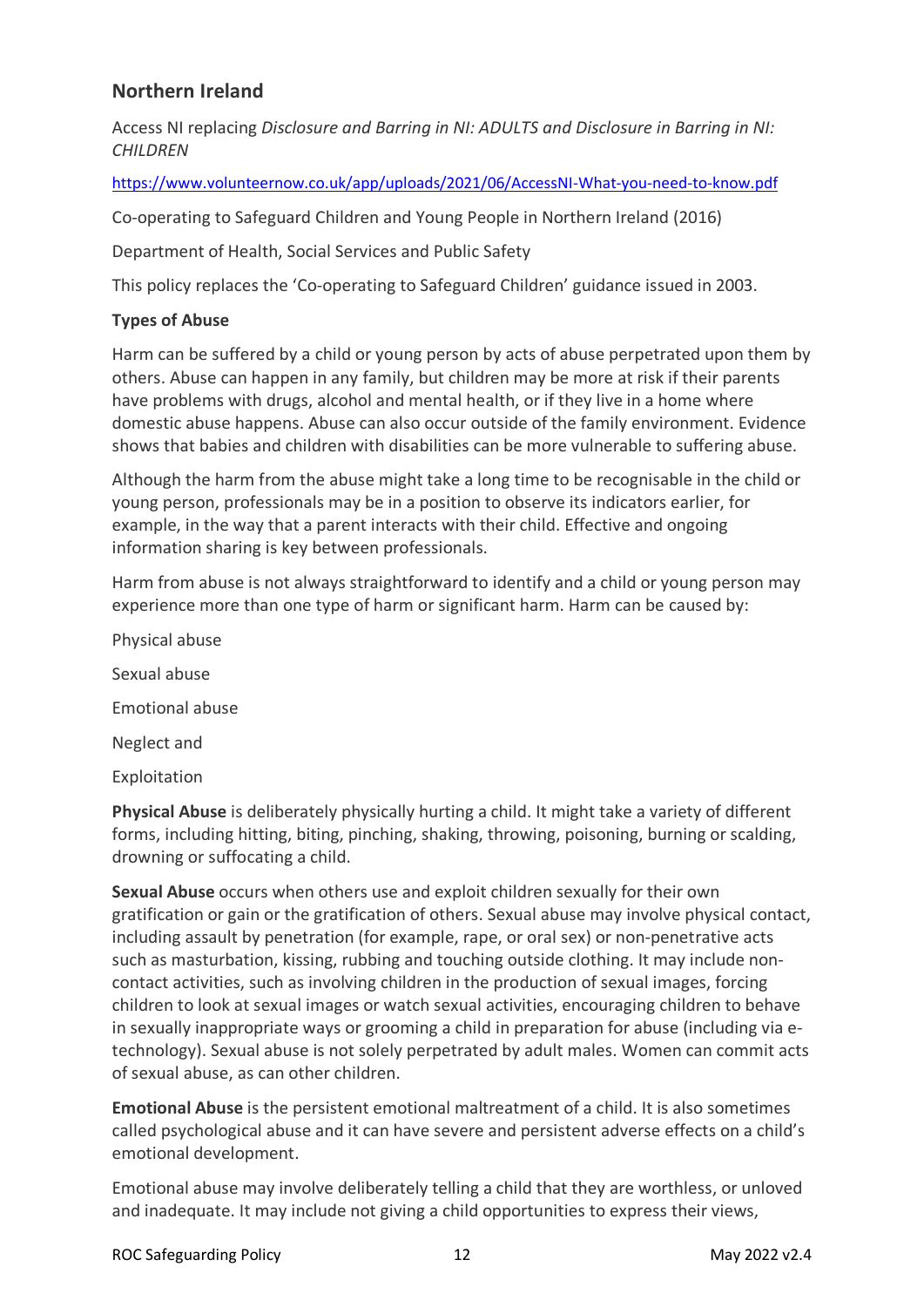deliberately silencing them, or 'making fun' of what they say or how they communicate. Emotional abuse may involve bullying – including online bullying through social networks, online games or mobile phones – by a child's peers.

**Neglect** is the failure to provide for a child's basic needs, whether it is adequate food, clothing, hygiene, supervision or shelter that is likely to result in the serious impairment of a child's health or development. Children who are neglected often also suffer from other types of abuse.

**Exploitation** is the intentional ill-treatment, manipulation or abuse of power and control over a child or young person; to take selfish or unfair advantage of a child or young person or situation, for personal gain. It may manifest itself in many forms such as child labour, slavery, servitude, engagement in criminal activity, begging, benefit or other financial fraud or child trafficking. It extends to the recruitment, transportation, transfer, harbouring or receipt of children for the purpose of exploitation. Exploitation can be sexual in nature.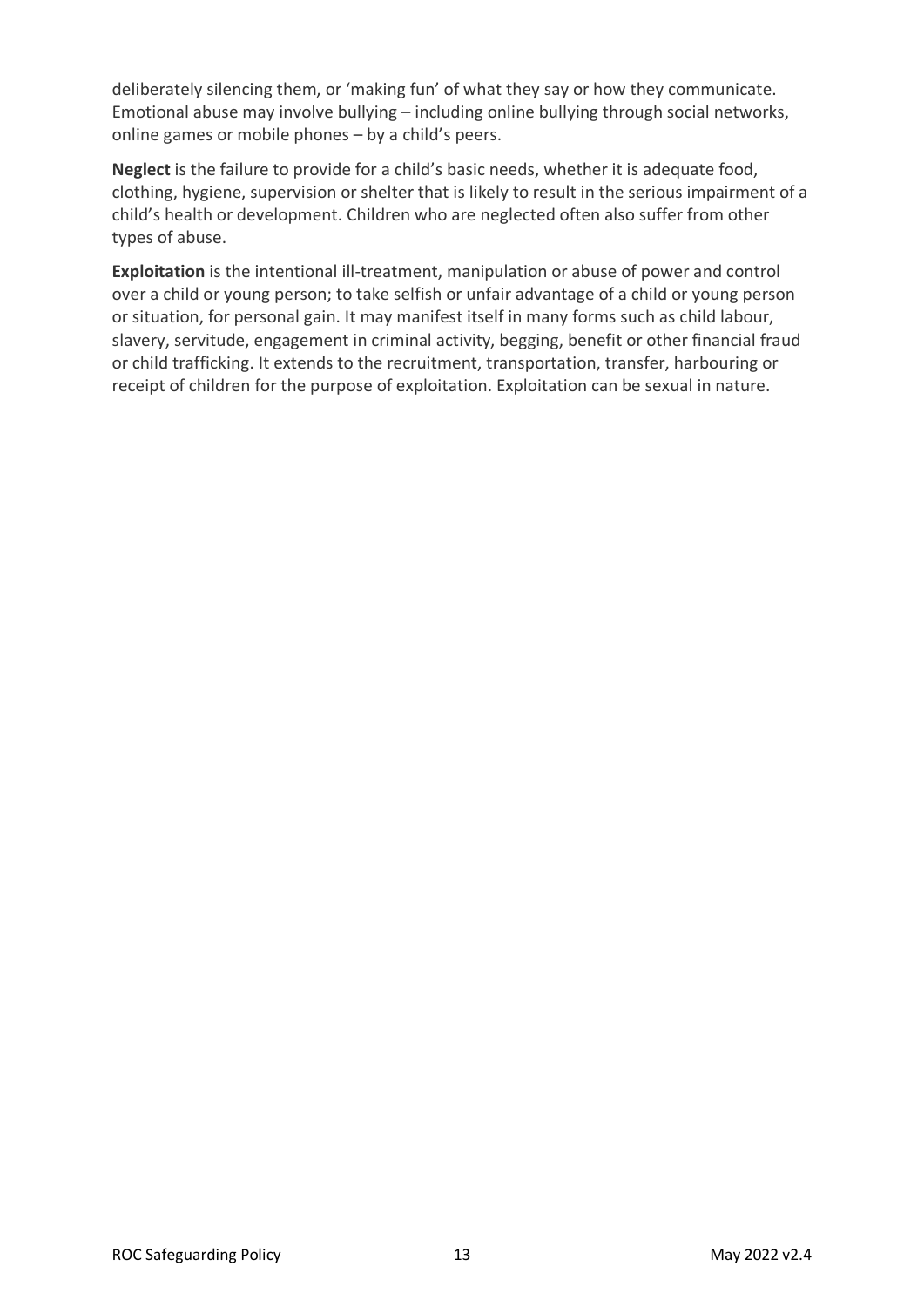## **Signs of Possible Abuse (children & young people)**

The following signs could be indicators that abuse has taken place but should be considered in context of the child's whole life.

## **Physical**

- Injuries not consistent with the explanation given for them
- Injuries that occur in places not normally exposed to falls, rough games, etc
- Injuries that have not received medical attention
- Reluctance to change for, or participate in, games or swimming
- Repeated urinary infections or unexplained tummy pains
- Bruises on babies, bites, burns, fractures etc which do not have an accidental explanation\*
- Cuts/scratches/substance abuse\*

### **Sexual**

- Any allegations made concerning sexual abuse
- Excessive preoccupation with sexual matters and detailed knowledge of adult sexual behaviour
- Age-inappropriate sexual activity through words, play or drawing
- Child who is sexually provocative or seductive with adults
- Inappropriate bed-sharing arrangements at home
- Severe sleep disturbances with fears, phobias, vivid dreams or nightmares, sometimes with overt or veiled sexual connotations
- Eating disorders anorexia, bulimia\*

## **Emotional**

- Changes or regression in mood or behaviour, particularly where a child withdraws or becomes clinging.
- Depression, aggression, extreme anxiety.
- Nervousness, frozen watchfulness
- Obsessions or phobias
- Sudden under-achievement or lack of concentration
- Inappropriate relationships with peers and/or adults
- Attention-seeking behaviour
- Persistent tiredness
- Running away/stealing/lying

## **Neglect**

- Under nourishment, failure to grow, constant hunger, stealing or gorging food, Untreated illnesses,
- Inadequate care, etc

\*These indicate the possibility that a child or young person is self-harming. Approximately 20,000 are treated in accident and emergency departments in the UK each year.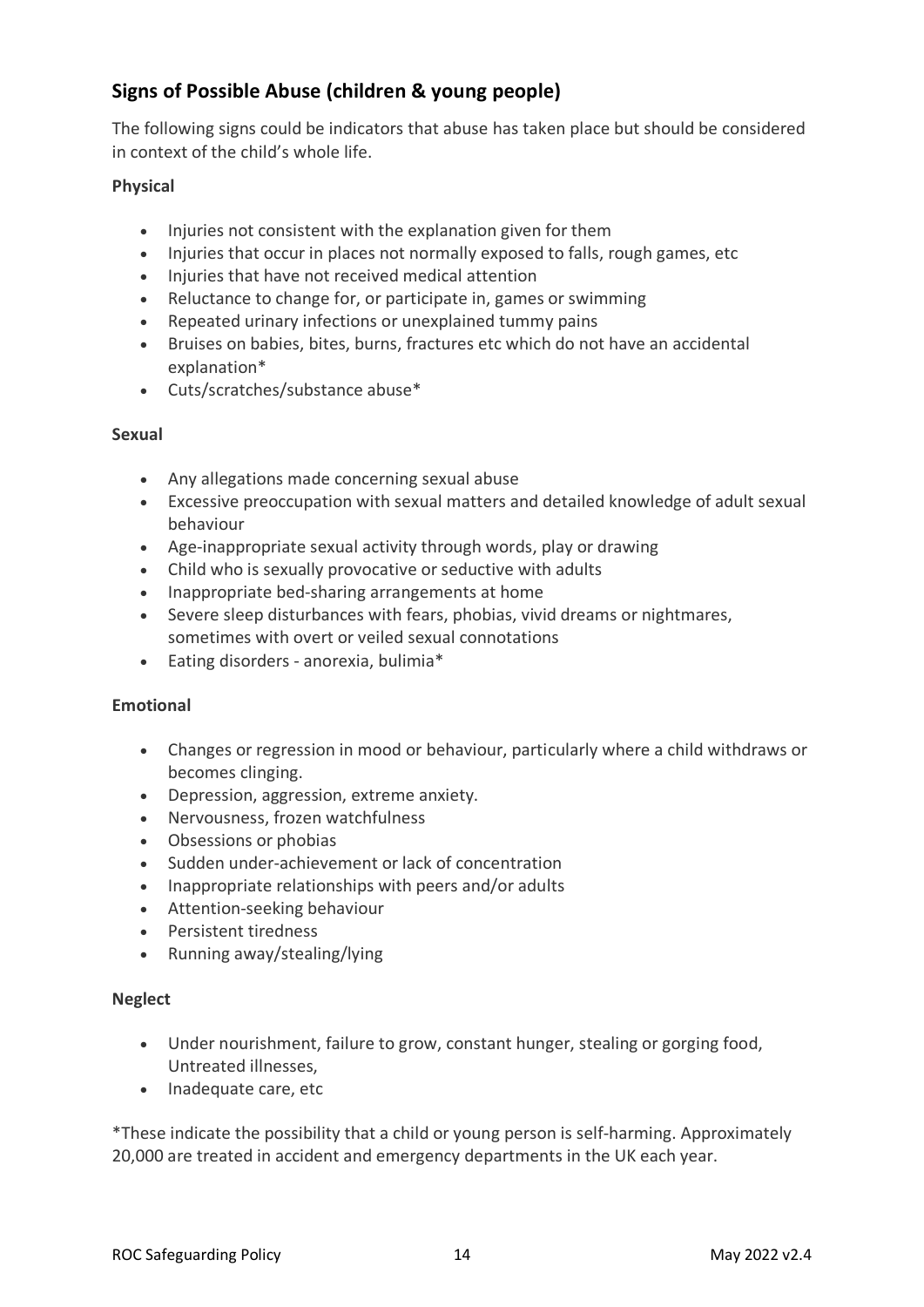## **Definitions of Abuse (Adults)**

The following information relates to the Safeguarding of Adults as defined in the Care Act 2014, Chapter 14. Safeguarding, this replaces the previous guidelines produced in 'No Secrets' (Department of Health 2000)

The legislation is relevant across England and Wales but on occasions applies only to local authorities in England.

The Safeguarding duties apply to an adult who;

- has need for care and support (whether or not the local authority is meeting any of those needs) and;
- is experiencing, or at risk of, abuse or neglect; and
- as a result of those care and support needs is unable to protect themselves from either the risk of, or the experience of abuse or neglect.

Organisations should always promote the adult's wellbeing in their safeguarding arrangements. People have complex lives and being safe is only one of the things they want for themselves. Professionals should work with the adult to establish what being safe means to them and how that can be best achieved. Professional and other staff should not be advocating 'safety' measures that do not take account of individual well-being, as defined in Section 1 of the Care Act.

## **Link:** The Care Act 2014

The Care Act 2014 makes it clear that safeguarding adults is everyone's responsibility. The Act states safeguarding duties apply to an adult who:

- has needs for care and support (whether or not the local authority is meeting those needs) and;
- is experiencing or at risk of abuse or neglect; and
- as a result of those care and support needs is unable to protect themselves from either the risk of, or the experience of abuse or neglect.

## **Link**: Care and Support Statutory Guidance under the Care Act 2014

This section considers the different types and patterns of abuse and neglect and the different circumstances in which they may take place. This is not intended to be an exhaustive list but an illustrative guide as to the sort of behaviour which could give rise to a safeguarding concern.

**Physical abuse** – including assault, hitting, slapping, pushing, misuse of medication, restraint or inappropriate physical sanctions.

**Domestic violence** – including psychological, physical, sexual, financial, emotional abuse; so called 'honour' based violence.

**Sexual abuse** – including rape, indecent exposure, sexual harassment, inappropriate looking or touching, sexual teasing or innuendo, sexual photography, subjection to pornography or witnessing sexual acts, indecent exposure and sexual assault or sexual acts to which the adult has not consented or was pressured into consenting.

**Psychological abuse** – including emotional abuse, threats of harm or abandonment, deprivation of contact, humiliation, blaming, controlling, intimidation, coercion,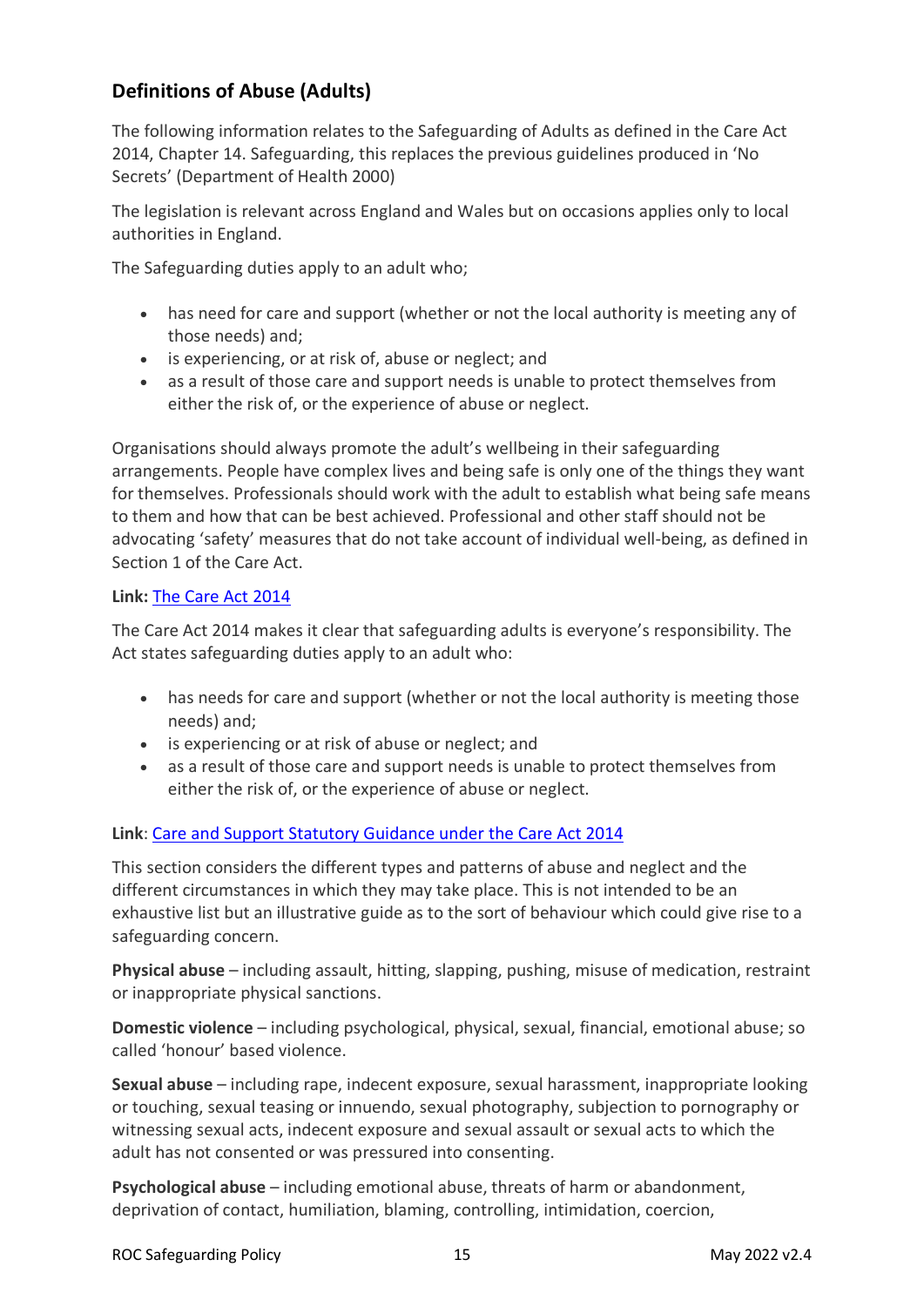harassment, verbal abuse, cyber bullying, isolation or unreasonable and unjustified withdrawal of services or supportive networks.

**Financial or material abuse** – including theft, fraud, internet scamming, coercion in relation to an adult's financial affairs or arrangements, including in connection with wills, property, inheritance or financial transactions, or the misuse or misappropriation of property, possessions or benefits.

**Modern slavery** – encompasses slavery, human trafficking, forced labour and domestic servitude. Traffickers and slave masters use whatever means they have at their disposal to coerce, deceive and force individuals into a life of abuse, servitude and inhumane treatment.

**Discriminatory abuse** – including forms of harassment, slurs or similar treatment; because of race, gender and gender identity, age, disability, sexual orientation or religion.

**Organisational abuse** – including neglect and poor care practice within an Institution or specific care setting such as a hospital or care home, for example, or in relation to care provided in one's own home. This may range from one off incidents to on-going illtreatment. It can be through neglect or poor professional practice as a result of the structure, policies, processes and practices within an organisation.

**Neglect and acts of omission** – including ignoring medical, emotional or physical care needs, failure to provide access to appropriate health, care and support or educational services, the withholding of the necessities of life, such as medication, adequate nutrition and heating.

**Self-neglect** – this covers a wide range of behaviour neglecting to care for one's personal hygiene, health or surroundings and includes behaviour such as hoarding. Incidents of abuse may be one-off or multiple, and affect one person or more.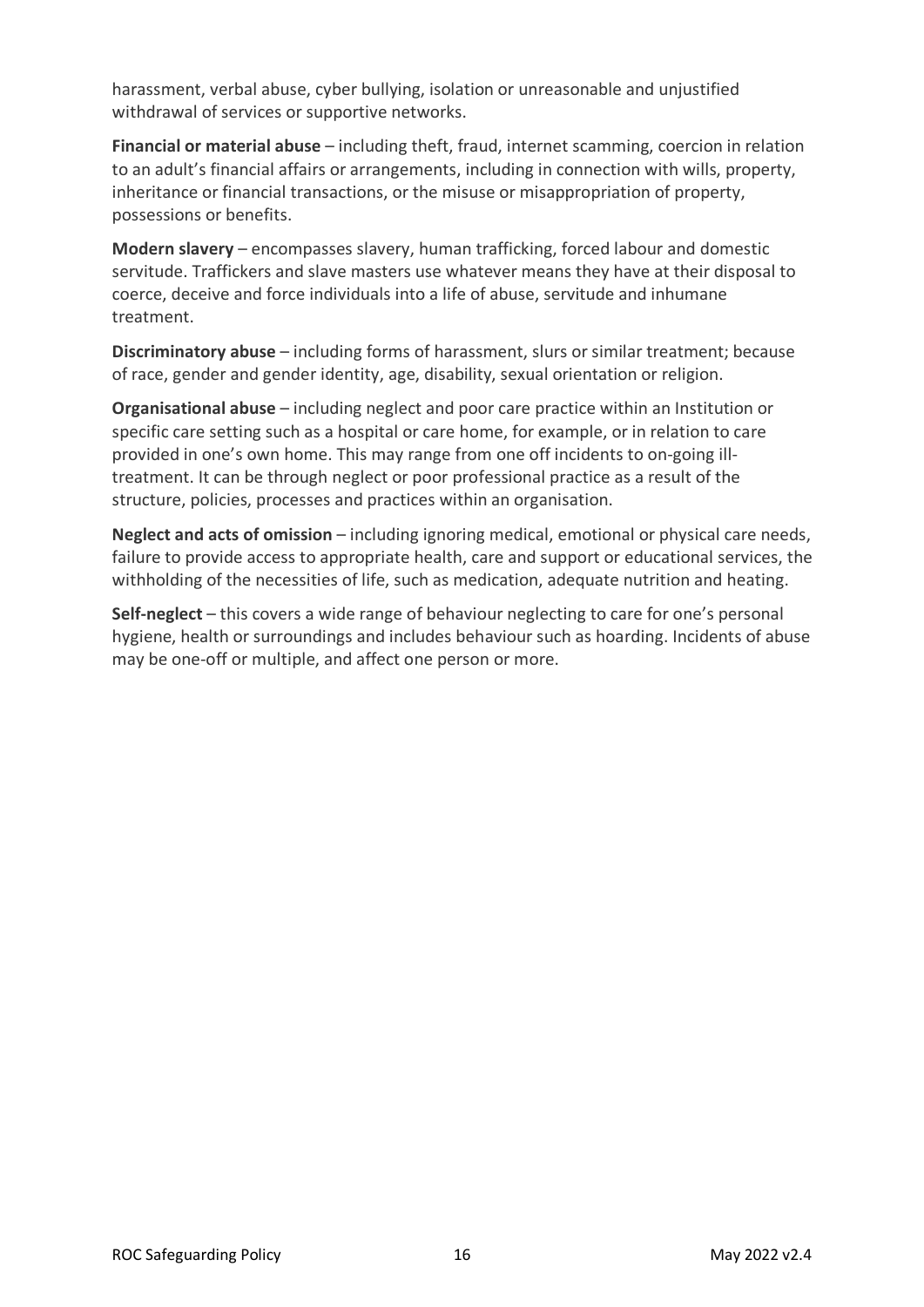## **Signs of Possible Abuse in Adults**

#### **Physical abuse**

History of unexplained falls, fractures, bruises, burns, minor injuries.

Signs of under or over use of medication and/or medical problems left unattended.

Any injuries not consistent with the explanation given for them

Bruising and discolouration - particularly if there is a lot of bruising of different ages and in places not normally exposed to falls, rough games etc.

Recurring injuries without plausible explanation

Loss of hair, loss of weight and change of appetite

Person flinches at physical contact &/or keeps fully covered, even in hot weather;

Person appears frightened or subdued in the presence of a particular person or people

#### **Domestic violence**

Unexplained injuries or 'excuses' for marks or scars

Controlling and/or threatening relationship including psychological, physical, sexual, financial, emotional abuse; so called 'honour' based violence and Female Genital Mutilation.

Age range extended to 16 yrs.

#### **Sexual abuse**

Pregnancy in a woman who lacks mental capacity or is unable to consent to sexual intercourse

Unexplained change in behaviour or sexually explicit behaviour

Torn, stained or bloody underwear and/or unusual difficulty in walking or sitting

Infections or sexually transmitted diseases

Full or partial disclosures or hints of sexual abuse

Self-harming

Emotional distress

Mood changes

Disturbed sleep patterns

#### **Psychological abuse**

Alteration in psychological state e.g. withdrawn, agitated, anxious, tearful Intimidated or subdued in the presence of a carer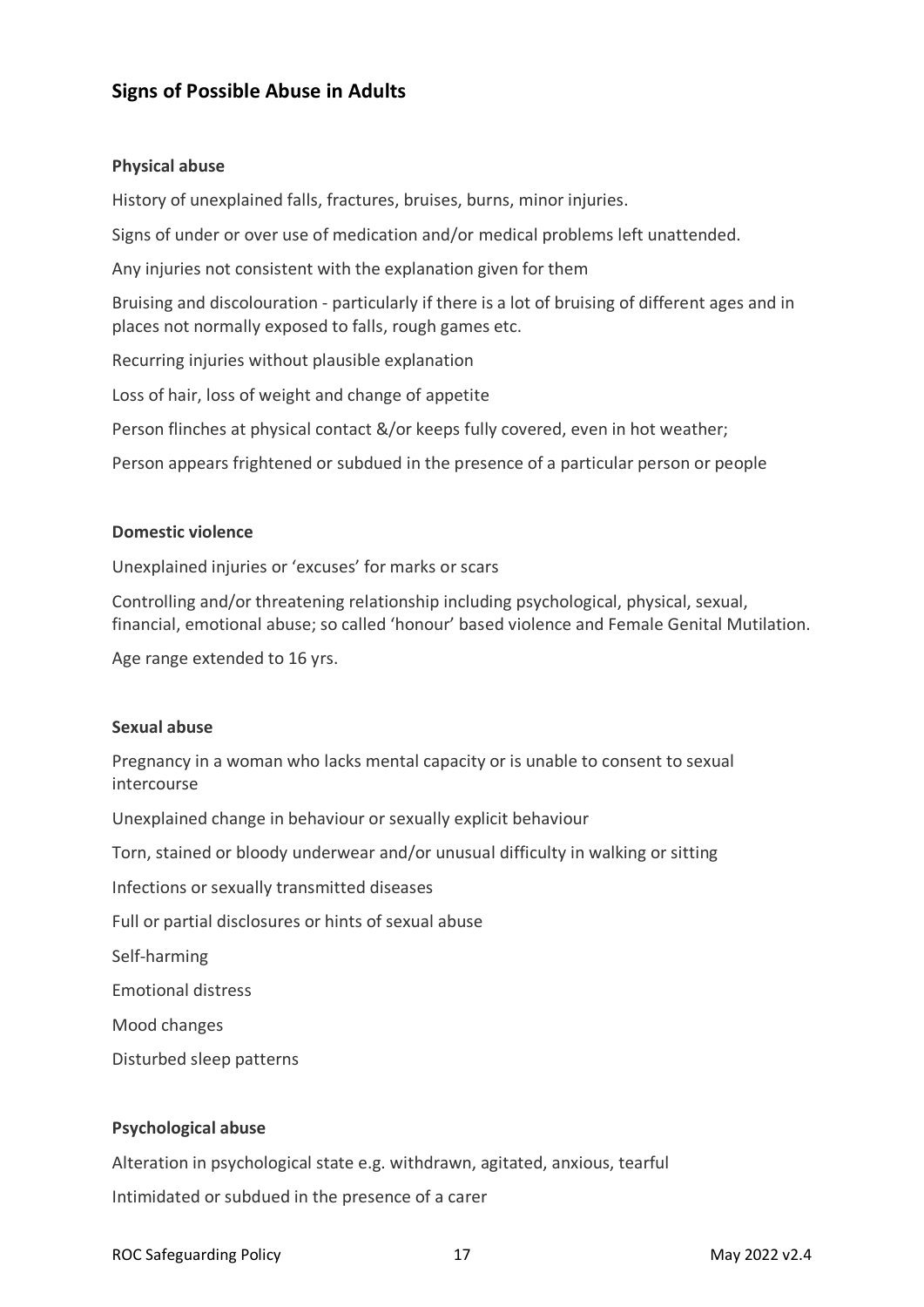Fearful, flinching or frightened of making choices or expressing wishes Unexplained paranoia Changes in mood, attitude and behaviour, excessive fear or anxiety Changes in sleep pattern or persistent tiredness Loss of appetite Helplessness or passivity Confusion or disorientation Implausible stories and attention seeking behaviour Low self-esteem

### **Financial or material abuse**

Disparity between assets and living conditions Unexplained withdrawals from accounts or disappearance of financial documents or loss of money Sudden inability to pay bills, getting into debt Carers or professionals fail to account for expenses incurred on a person's behalf Recent changes of deeds or title to property Missing personal belongings Inappropriate granting and / or use of Power of Attorney

#### **Modern slavery**

Physical appearance; unkempt, inappropriate clothing, malnourished Movement monitored, rarely alone, travel early or late at night to facilitate working hours. Few personal possessions or ID documents. Fear of seeking help or trusting people.

#### **Discriminatory abuse**

Inappropriate remarks, comments or lack of respect Poor quality or avoidance care Low self-esteem Withdrawn Anger Person puts themselves down in terms of their gender or sexuality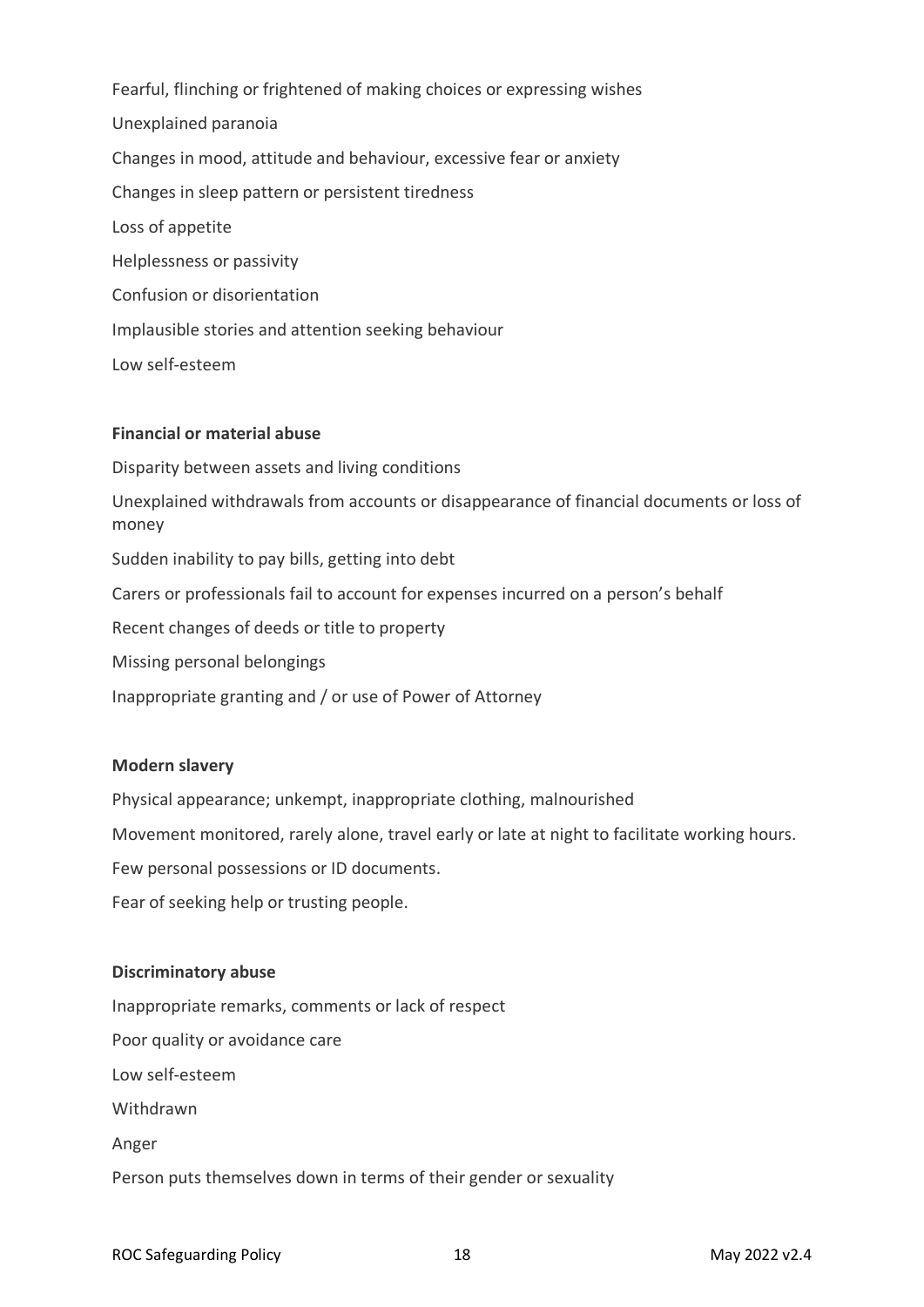Abuse may be observed in conversations or reports by the person of how they perceive themselves

### **Institutional Abuse**

Low self-esteem

Withdrawn

Anger

Person puts themselves down in terms of their gender or sexuality

Abuse may be observed in conversations or reports by the person of how they perceive themselves

No confidence in complaints procedures for staff or service users.

Neglectful or poor professional practice.

### **Neglect and acts of omission**

Deteriorating despite apparent care

Poor home conditions, clothing or care and support.

Lack of medication or medical intervention

#### **Self-neglect**

Hoarding inside or outside a property

Neglecting personal hygiene or medical needs

Person looking unkempt or dirty and has poor personal hygiene

Person is malnourished, has sudden or continuous weight loss and is dehydrated – constant hunger, stealing or gorging on food

Person is dressed inappropriately for the weather conditions

Dirt, urine or faecal smells in a person's environment

Home environment does not meet basic needs (for example not heating or lighting)

Depression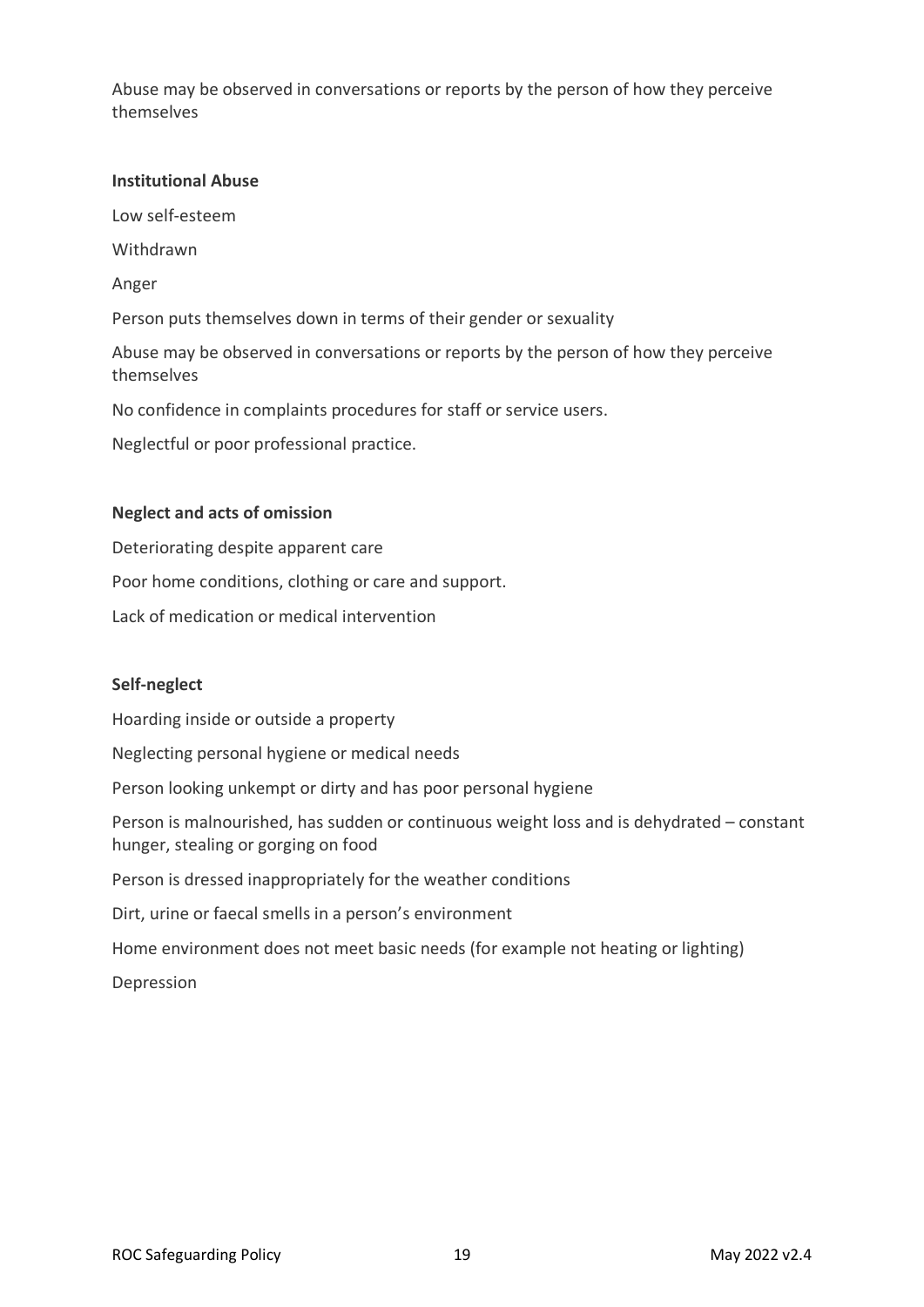## **How do I respond to someone wishing to disclose abuse?**

Someone wants to talk to you. You begin to realise they are disclosing things which might relate to abuse .. your brain is trying to remember your training, the definitions, who you should report to …. and you might be hearing them speak but you are not really listening.

Stop all the other things you were doing. This is now your priority.

Don't be overwhelmed.

Listen to what they have to say to you.

## **Effective Listening**

Ensure the physical environment is welcoming, giving opportunity for the child or adult at risk to talk in private but making sure others are aware the conversation is taking place.

- It is especially important to allow time and space for the person to talk
- Above everything else listen without interrupting
- Be attentive and look at them whilst they are speaking
- Show acceptance of what they say (however unlikely the story may sound) by reflecting back words or short phrases they have used
- Try to remain calm, even if on the inside you are feeling something different
- Be honest and don't make promises you can't keep regarding confidentiality
- If they decide not to tell you after all, accept their decision but let them know that you are always ready to listen.
- Use language that is age appropriate and, for those with disabilities, ensure there is someone available who understands sign language, Braille etc.

#### **HELPFUL RESPONSES**

- You have done the right thing in telling
- I am glad you have told me
- I will try to help you

#### **DON'T SAY**

- Why didn't you tell anyone before?
- I can't believe it!
- Are you sure this is true?
- Why? How? When? Who? Where?
- I am shocked, don't tell anyone else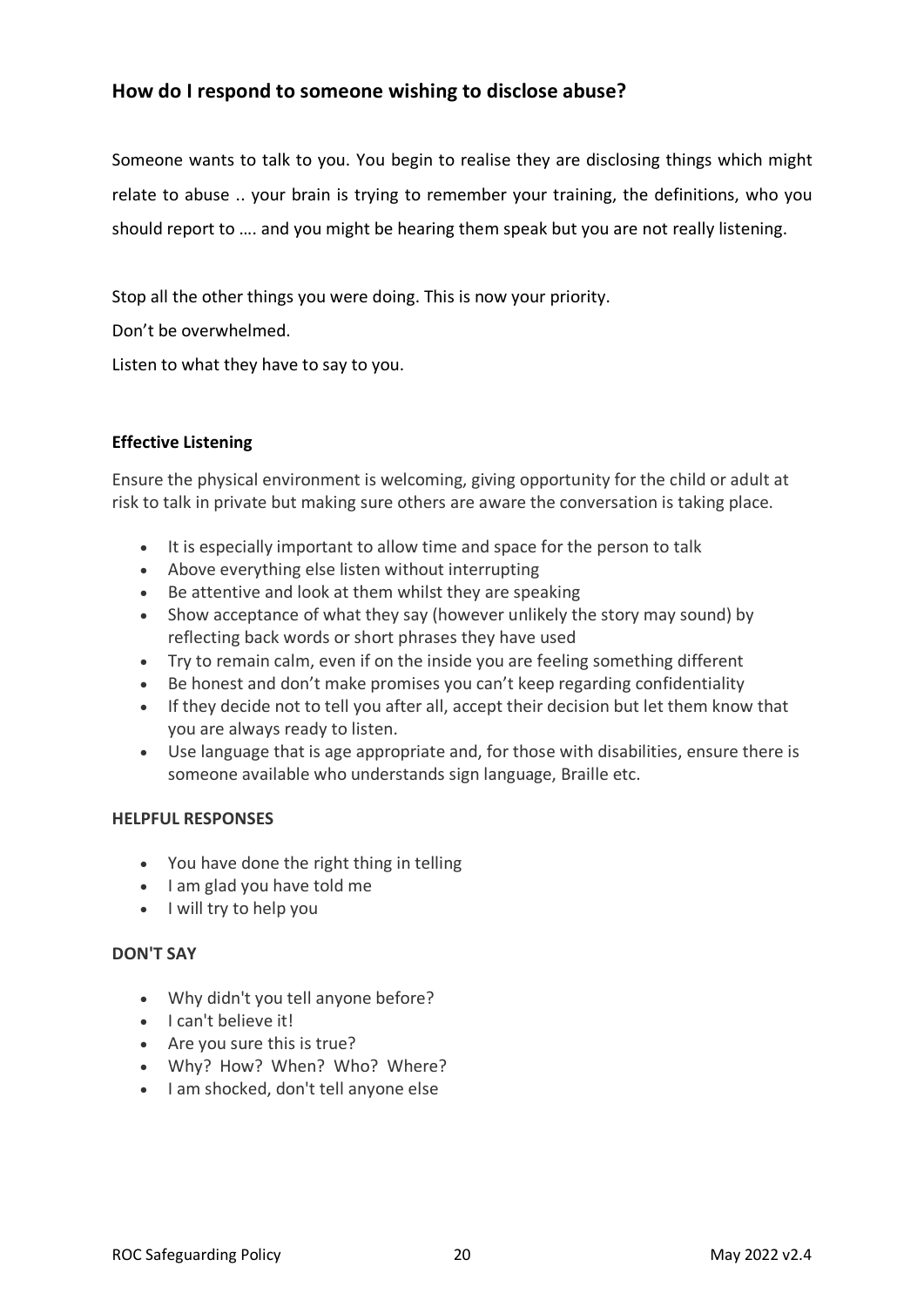## **Initial response**

If there is a concern that a child, young person or adult with care and support needs may have been abused or a direct allegation of abuse has been made, it is important the person receiving this information does the following:

- Make notes as soon as possible (preferably within one hour of the person talking) including a description of any injury, its size, and if possible a drawing of its location and shape on the child's body.
- Write down exactly what has been said, when it was said, what was said in reply and what was happening immediately beforehand (e.g. a description of an activity).
- Write down dates and times of these events and when the record was made.
- Write down any action taken and keep all hand written notes even if subsequently typed up.
- These notes should be passed on to the safeguarding co-ordinator to assist them should the matter need to be referred to the statutory agencies such as Adult or Children's Social Services or the police.

Workers need to share concerns with the co-ordinators as well as clear allegations made by, or about, children, young people and adults at risk. Sharing 'gut feelings' at an early stage, may assist helping those who need it.

Remember someone becoming quiet and withdrawn does not automatically mean that they are being harmed. By sharing your concern about them with your safeguarding coordinator, it will enable you to discuss ways of asking 'open questions' which may clarify their worries.

Questions such as 'you seem a bit quiet today. Can you tell me about it?' will enable them to talk to you (if they wish) and let them know you are interested in them.

These skills can be practiced in advance including at training sessions.

Workers need to know what the process is for the 'dos' and 'don'ts' of reporting concerns and allegations.

## **Link:** Standard 6: Communicating safely

**Link:** Flow chart for action (children and young people)

The THIRTYONE:EIGHT helpline is available 24 hours each day for the safeguarding coordinator or any other person to discuss concerns and receive advice - 0845 120 4550 / 01322 517817.

*Unfounded Allegations* – sometimes these are referred to as 'false allegations'. It needs to be remembered that in relative terms very few allegations are fabricated (less than 10% in many research studies). Others may not lead to prosecutions because of the inability to prove or disprove. Therefore, safe practice guidelines are essential for those who work with those who may be vulnerable to minimise situations where actions can take place or be misinterpreted.

And remember – it is not our job to decide what is true or untrue but to report what is alleged.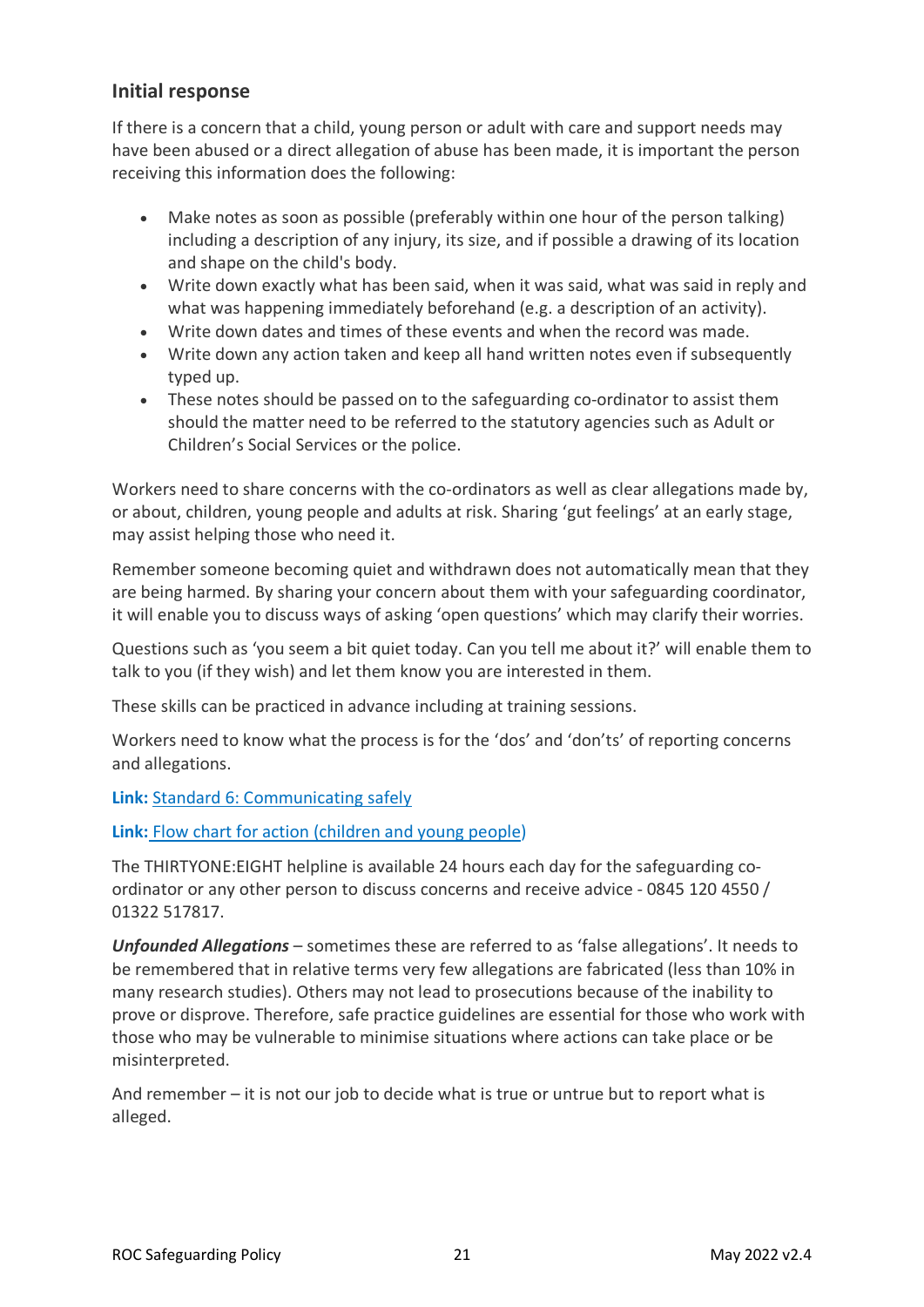## **Physical Injury or Symptom of Neglect**

Where there is a physical injury or symptoms of neglect the safeguarding co-ordinator should do the following:

Contact Children's Social Services if there are concerns that a child may have been deliberately hurt, is at risk of 'significant harm' or is afraid to return home. Do not tell the parents/carers in such circumstances. It may also be helpful to have the contact number for the police child protection team.

If a child needs urgent medical attention an ambulance should be called or they should be taken to hospital, informing the parents/carers afterwards of the action that was taken. The hospital staff should be informed of any child protection concerns. They have a responsibility to pass these concerns on to the statutory authorities.

If the concerns are about poor parenting it may be appropriate to speak to the parent/carer, offer practical support such as domestic help and suggest, for example, a chat with the health visitor, doctor or Children's Social Services.

If a parent/carer is unwilling or frightened to seek help, then offer to accompany them. If they still fail to acknowledge the need for action it is possible to informally discuss the situation with Children's Social Services without divulging their personal details (such as names and addresses) unless, of course, Children's Social Services consider the situation to be serious enough to do so. In these circumstances it is important to realise there may be a bigger picture. Information may have come to light that might be a vital missing piece in the jigsaw. The Churches' Child Protection Advisory Service is available to give advice in these situations.

It is important to take older children's wishes into account when deciding whether to talk to parents/carers unless other children are potentially at risk.

## **Concerns or Allegations of sexual abuse**

Where the concern or allegation of abuse is sexual, the safeguarding co-ordinator should do the following:

Contact Children's Services (Out of hours/Emergency Duty Team). **DO NOT** try to investigate the matter. The important thing is to relay the information to Children's Social Services and/or the Police so they can carry out any investigation and take appropriate action, as they are mandated to do under Section 47 of the Children Act 1989.

In the case of very severe sexual assault (such as rape), which may have occurred over the last few days, contact the police. Do not touch or tamper with any evidence, such as clothing and dissuade the child from cleansing themselves.

Remember to make a note of what the child alleges and the circumstances surrounding the allegation because of the possibility of being called to give evidence at court.

DO NOT tell the parents/ carers, as they could be involved. It is also important no one else who might be involved is inadvertently alerted to the situation because this might lead to the child being 'silenced' or potentially incriminating evidence being destroyed. Allegations of sexual abuse are usually denied and often difficult to prove. Remember, the child's welfare must be the first consideration at all times.

Keep information confidential and share on a need to know basis only so that any alleged perpetrator is not warned or 'tipped off'. The child or young person also has a right for their privacy to be respected as much as is possible.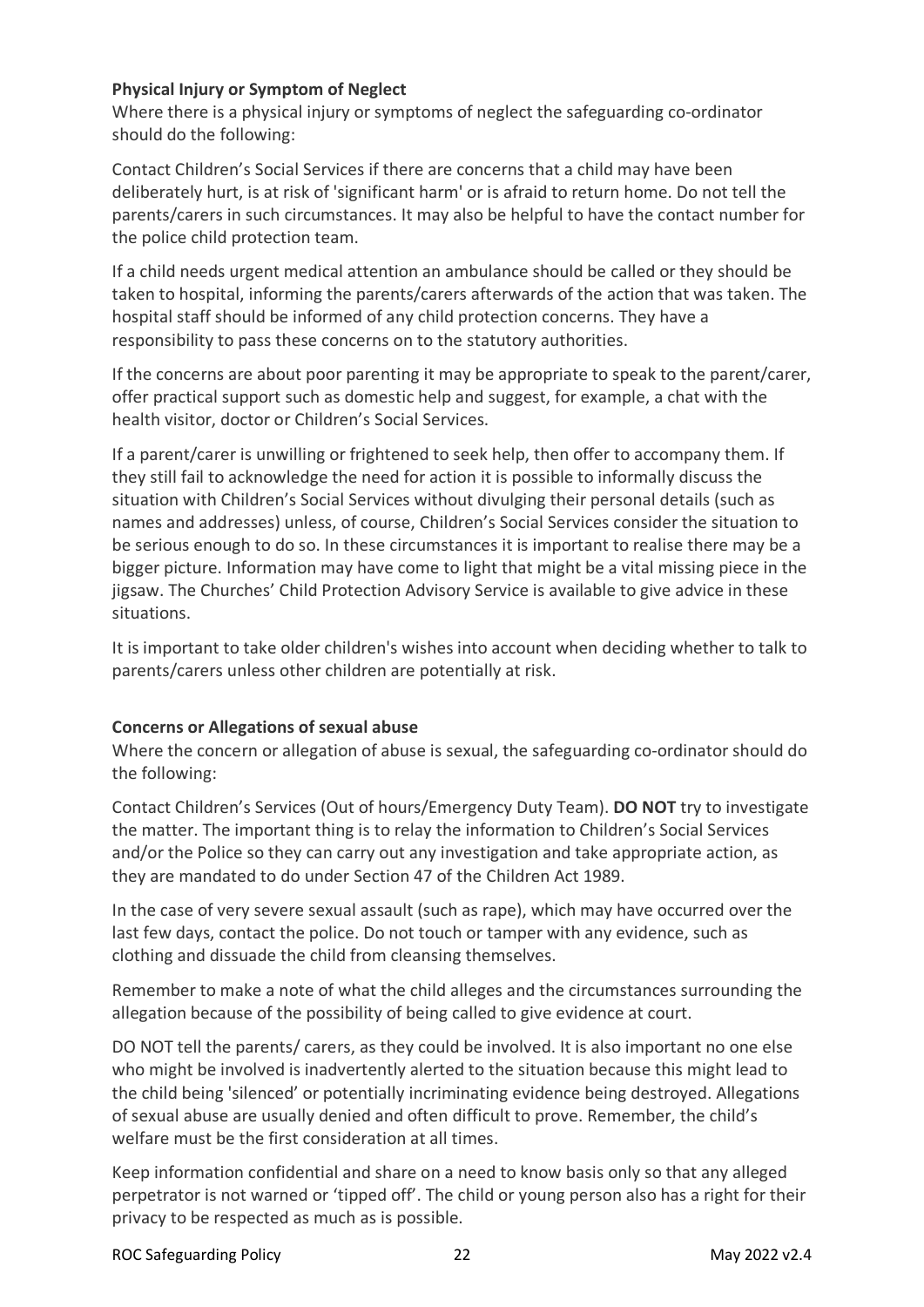Should the safeguarding co-ordinator not feel it necessary to refer the matter to Children's Social Services but the worker (or anyone else) has serious concerns for the child's safety, then they should contact the relevant authorities themselves. The safety of the child overrides all other considerations and it is important to remember that sexual abuse of children is a serious crime.

If the allegation is made against someone who has responsibility for implementing the safeguarding policy, the referral should be made direct to Children's Social Services or appropriate professional advice sought, e.g. from THIRTYONE:EIGHT.

### **Reasons for Not Contacting the Parent/Carer or Alleged Abuser**

A child, young person or adult might make a direct allegation of abuse naming the person who did it. Because of fear, confusion or other reasons the allegation might not be wholly accurate.

Informing a parent/carer of the allegation could damage any subsequent investigation by the statutory authorities if their reaction inadvertently alerts the person under suspicion e.g. the parent/carer going to see them to sort the matter out. It is vital no one from the organisation informs the parent/carer of the allegations at this stage. This decision should be left to the statutory authorities.

Another very important reason the alleged abuser is not contacted is that they could try to silence their victim with bribery or threats. Also, they could dispose of any incriminating material such as books, videos, DVDs, photos, computer files or text messages.

#### **Allegations Against Children and Young People**

Children and young people have always been curious about the opposite sex and/or experimented sexually. However, where a child is in a position of power has responsibility over another child (as in a babysitting arrangement) and abuses that trust through engaging in sexual activity, this is likely to be regarded as abusive. The same applies where one child introduces another child to age-inappropriate sexual activity or forces themselves onto a child. This is not mutual exploration. Such situations should be taken as seriously as if an adult were involved, because the effects on the child victim can be as great. Approximately one third of sexual offences are committed by children and young people.

Instances such as these would be investigated by the child protection agencies in the same way as if an adult were involved, though it is likely that the perpetrator would also be regarded as a victim in their own right. The possibility is that they have also been abused. Since sexual abuse can be addictive and other children could be victims now or in the future, it is important to take the matter seriously and the organisation will need to deal with this as they would any other allegation. It cannot be assumed that young people will grow out of it. Most adult sex offenders started abusing in their teens (or even younger).

## **Flow Chart for Action**

The two flow charts (Children and Young People at risk / Adult at risk) are intended to assist in decision making and should be used in conjunction with written procedures**.**

**If you are in any doubt, contact the ROC Safe Guarding Coordinator, Phil 0161 393 4511**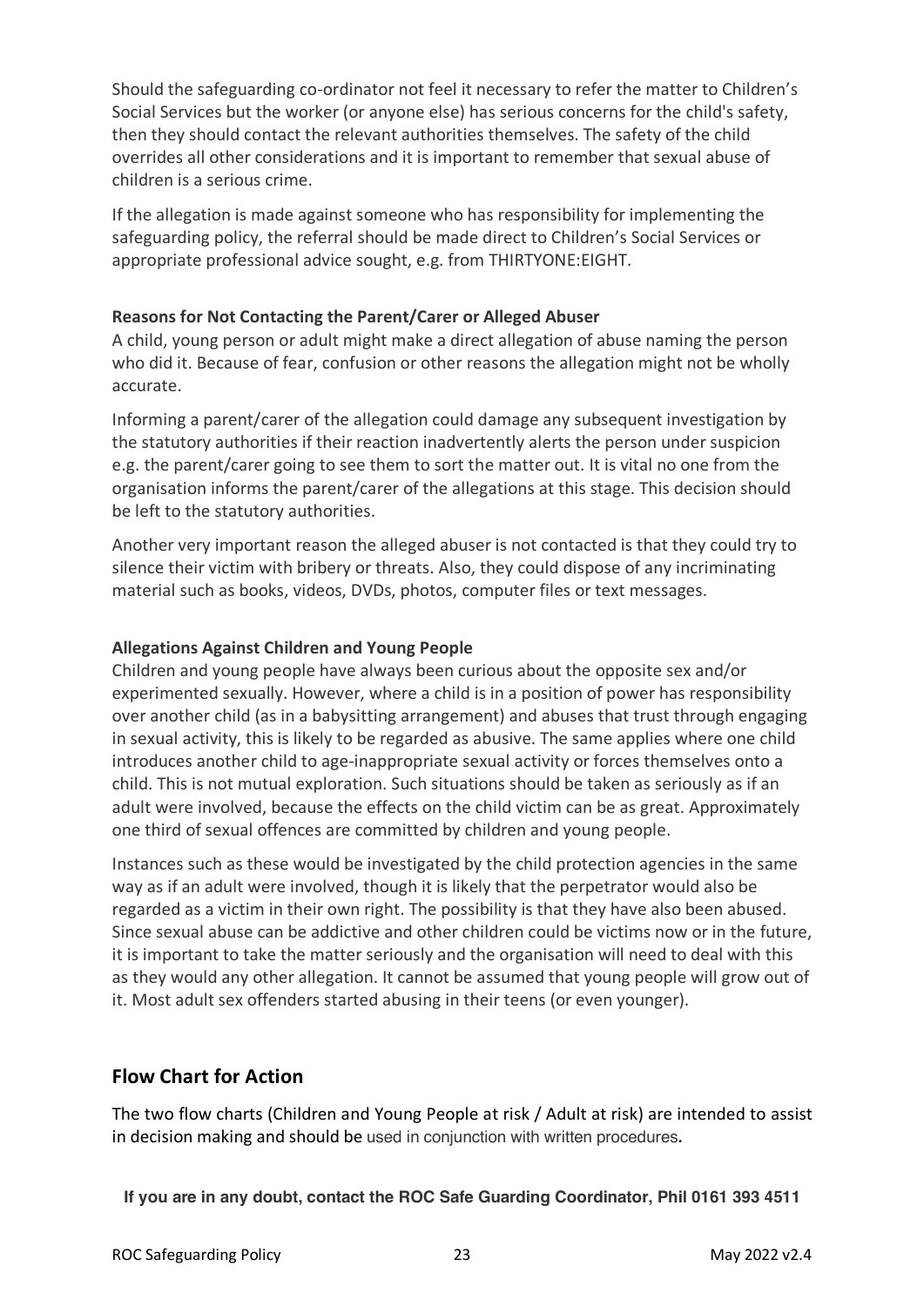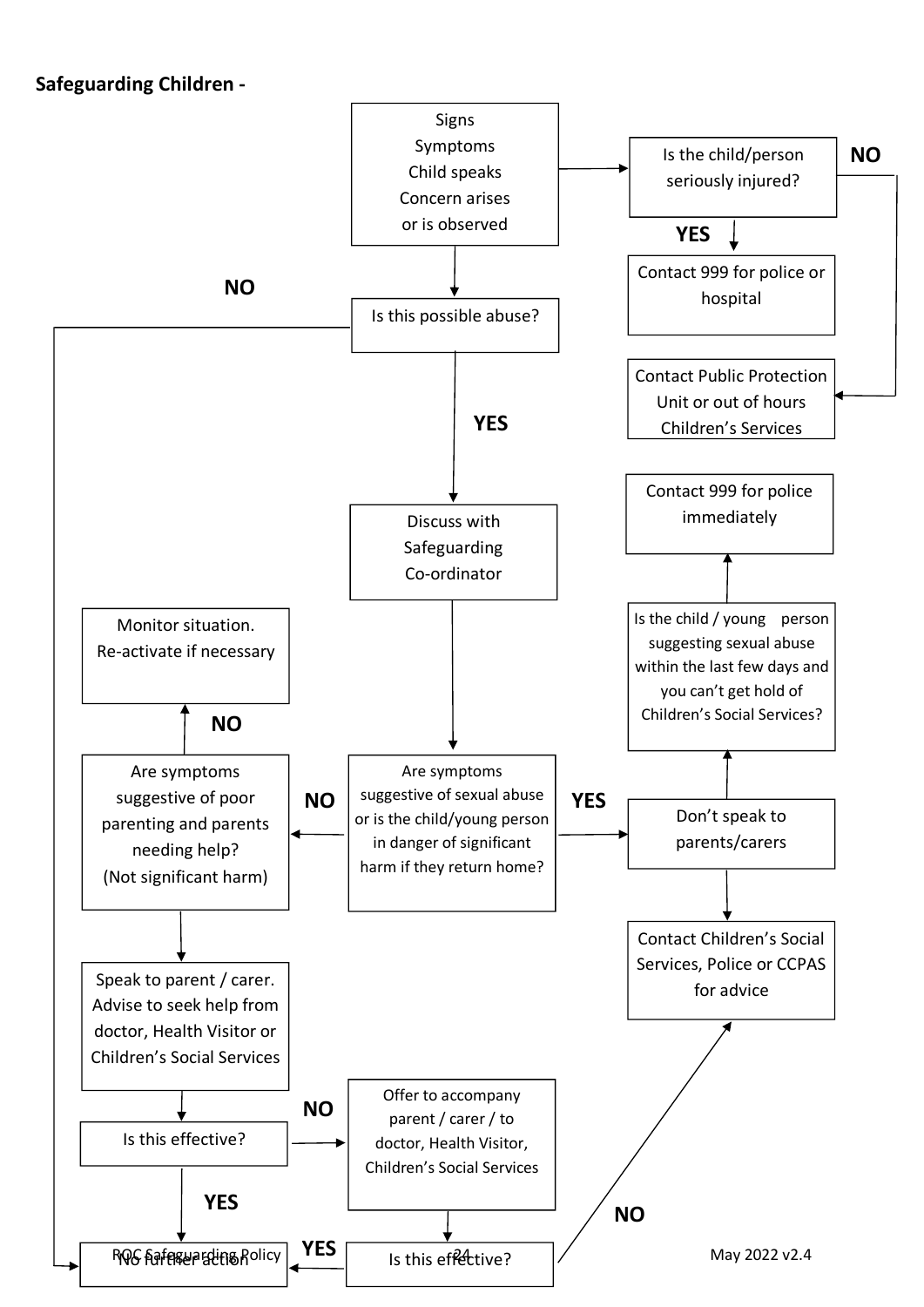## **Safeguarding Adults -**

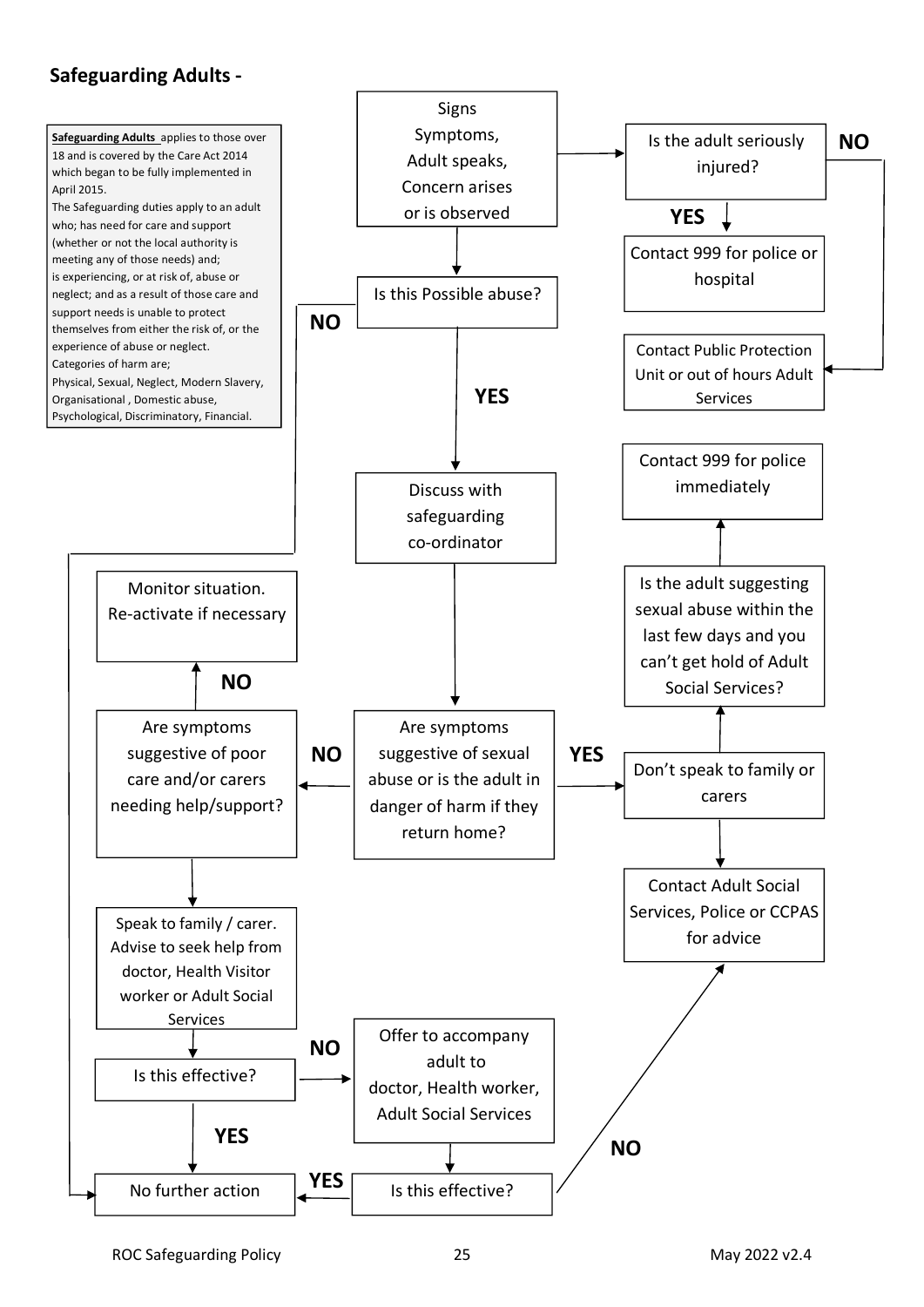## **Responding to allegations of abuse**

Under no circumstances should you carry out your own investigation into an allegation or suspicion of abuse. Following procedures as below:

- The person in receipt of allegations or suspicions of abuse should report concerns as soon as possible to (Name) Phil Gleave (hereafter the "Safeguarding Co-ordinator") tel no: 0161 393 4511 / 07701 081532 who is nominated by the Leadership to act on their behalf in dealing with the allegation or suspicion of neglect or abuse, including referring the matter on to the statutory authorities.
- In the absence of the Safeguarding Co-ordinator or, if the suspicions in any way involve the Safeguarding Co-ordinator, then the report should be made to (Name) Frank Green (hereafter the "Deputy ") tel no: 0161 393 4511. If the suspicions implicate both the Safeguarding Co-ordinator and the Deputy, then the report should be made in the first instance to thirtyone:eight PO Box 133, Swanley, Kent, BR8 7UQ. Telephone 0303 003 0101. Alternatively contact Social Services or the police.
- Where the concern is about a child the Safeguarding Co-ordinator should contact Children's Social Services. Where the concern is regarding an adult in need of protection contact Adult Social Services or take advice from THIRTYONE:EIGHT as above.
- The Safeguarding Co-ordinator **may** need to inform others depending on the circumstances and/or nature of the concern.
- Suspicions must not be discussed with anyone other than those nominated above. A written record of the concerns should be made in accordance with these procedures and kept in a secure place.
- Whilst allegations or suspicions of abuse will normally be reported to the Safeguarding Co-ordinator, the absence of the Safeguarding Co-ordinator or Deputy should not delay referral to Social Services, the Police or taking advice from THIRTYONE:EIGHT.
- The Leadership will support the Safeguarding Co-ordinator/Deputy in their role, and accept that any information they may have in their possession will be shared in a strictly limited way on a need to know basis.
- It is, of course, the right of any individual as a citizen to make a direct referral to the safeguarding agencies or seek advice from THIRTYONE:EIGHT, although the Leadership hope that members of the organisation will use this procedure. If, however, the individual with the concern feels that the Safeguarding Coordinator/Deputy has not responded appropriately, or where they have a disagreement with the Safeguarding Co-ordinator(s) as to the appropriateness of a referral they are free to contact an outside agency direct. We hope by making this statement that the Leadership demonstrate its commitment to effective safeguarding and the protection of all those who are vulnerable.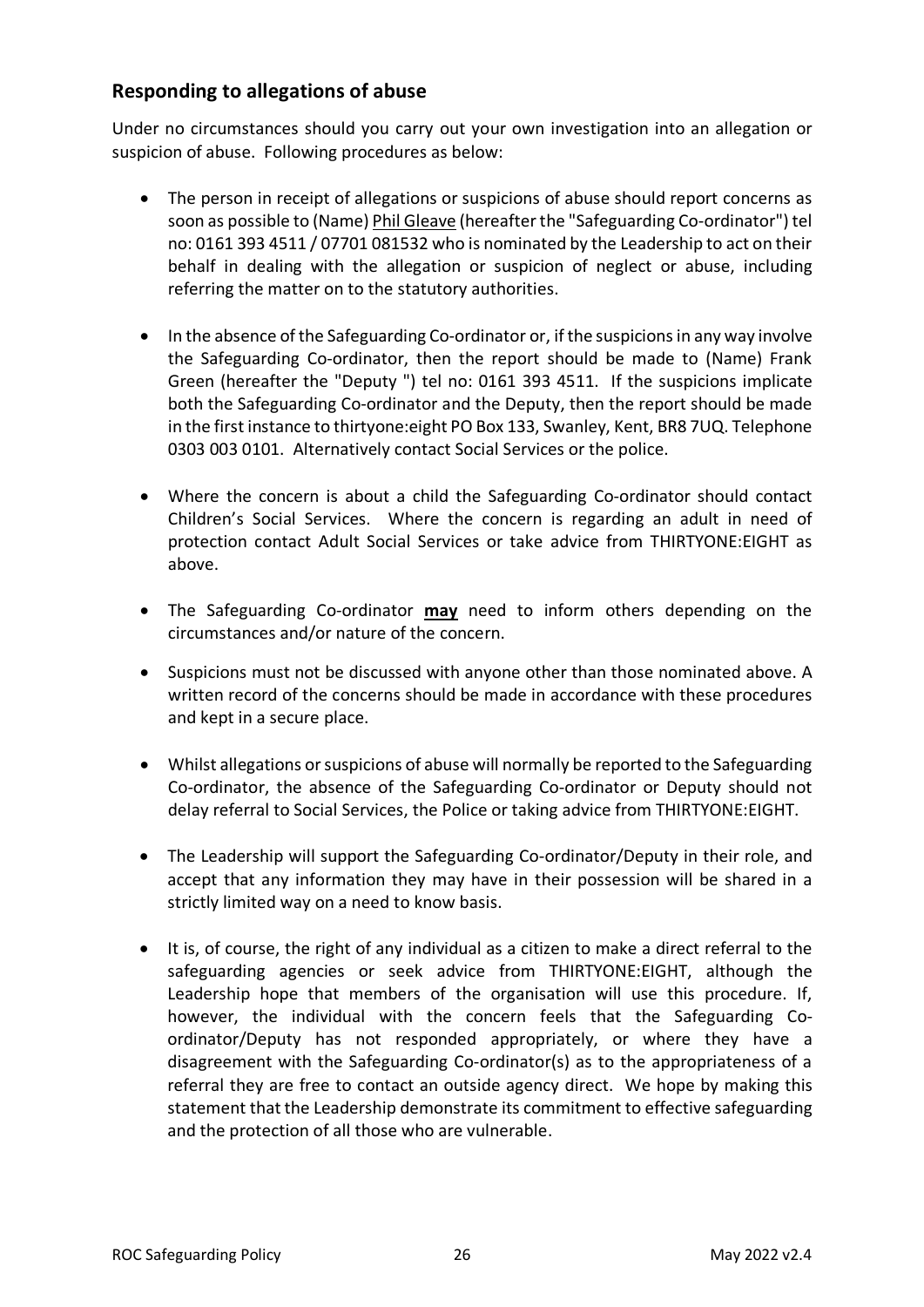The role of the safeguarding co-ordinator/ deputy is to collate and clarify the precise details of the allegation or suspicion and pass this information on to statutory agencies who have a legal duty to investigate.

## **Detailed procedures where there is a concern about a child:**

### **Allegations of physical injury, neglect or emotional abuse.**

If a child has a physical injury, a symptom of neglect or where there are concerns about emotional abuse, the Safeguarding Co-ordinator/Deputy will:

- Contact Children's Social Services (or THIRTYONE:EIGHT) for advice in cases of deliberate injury, if concerned about a child's safety or if a child is afraid to return home.
- Not tell the parents or carers unless advised to do so, having contacted Children's Social Services.
- Seek medical help if needed urgently, informing the doctor of any suspicions.
- For lesser concerns, (e.g. poor parenting), encourage parent/carer to seek help, but not if this places the child at risk of significant harm.
- Where the parent/carer is unwilling to seek help, offer to accompany them. In cases of real concern, if they still fail to act, contact Children's Social Services direct for advice.
- Seek and follow advice given by THIRTYONE:EIGHT (who will confirm their advice in writing) if unsure whether or not to refer a case to Children's Social Services.

#### **Allegations of sexual abuse**

In the event of allegations or suspicions of sexual abuse, the Safeguarding Coordinator/Deputy will:

- Contact the Children's Social Services Department Duty Social Worker for children and families or Police Child Protection Team direct. They will NOT speak to the parent/carer or anyone else.
- Seek and follow the advice given by THIRTYONE:EIGHT if, for any reason they are unsure whether or not to contact Children's Social Services/Police. THIRTYONE:EIGHT will confirm its advice in writing for future reference.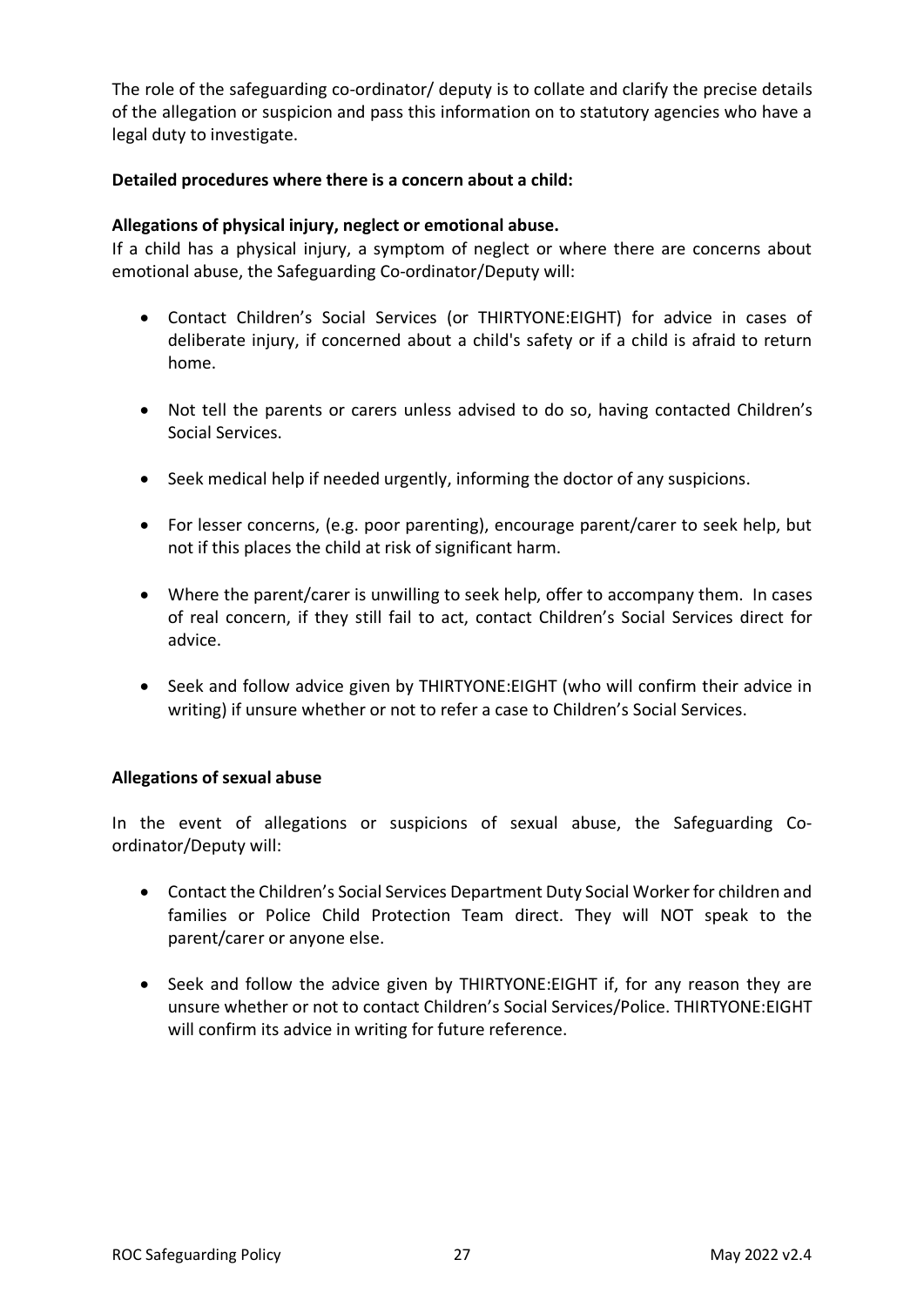**Detailed procedures where there is a concern that an adult is in need of protection:**

**Suspicions or allegations of abuse or harm including; physical, sexual, organisational, financial, discriminatory, neglect, self-neglect, forced marriage, modern slavery, domestic abuse** 

If there is concern about any of the above, Safeguarding Co-ordinator/Deputy will:

- contact the Adult Social Care Team who have responsibility under the Care Act 2014 to investigate allegations of abuse. Alternatively THIRTYONE:EIGHT can be contacted for advice.
- If the adult is in immediate danger or has sustained a serious injury contact the Emergency Services, informing them of any suspicions.

If there is a concern regarding spiritual abuse, Safeguarding Co-ordinator will:

- Identify support services for the victim i.e. counselling or other pastoral support
- Contact THIRTYONE:EIGHT and in discussion with them will consider appropriate action with regards to the scale of the concern.

### **Allegations of abuse against a person who works with children/young people**

If an accusation is made against a worker (whether a volunteer or paid member of staff) whilst following the procedure outlined above, the Safeguarding Co-ordinator, in accordance with Local Safeguarding Children Board (LSCB) procedures will need to liaise with Children's Social Services in regards to the suspension of the worker, also making a referral to a designated officer formerly called a Local Authority Designated Officer (LADO).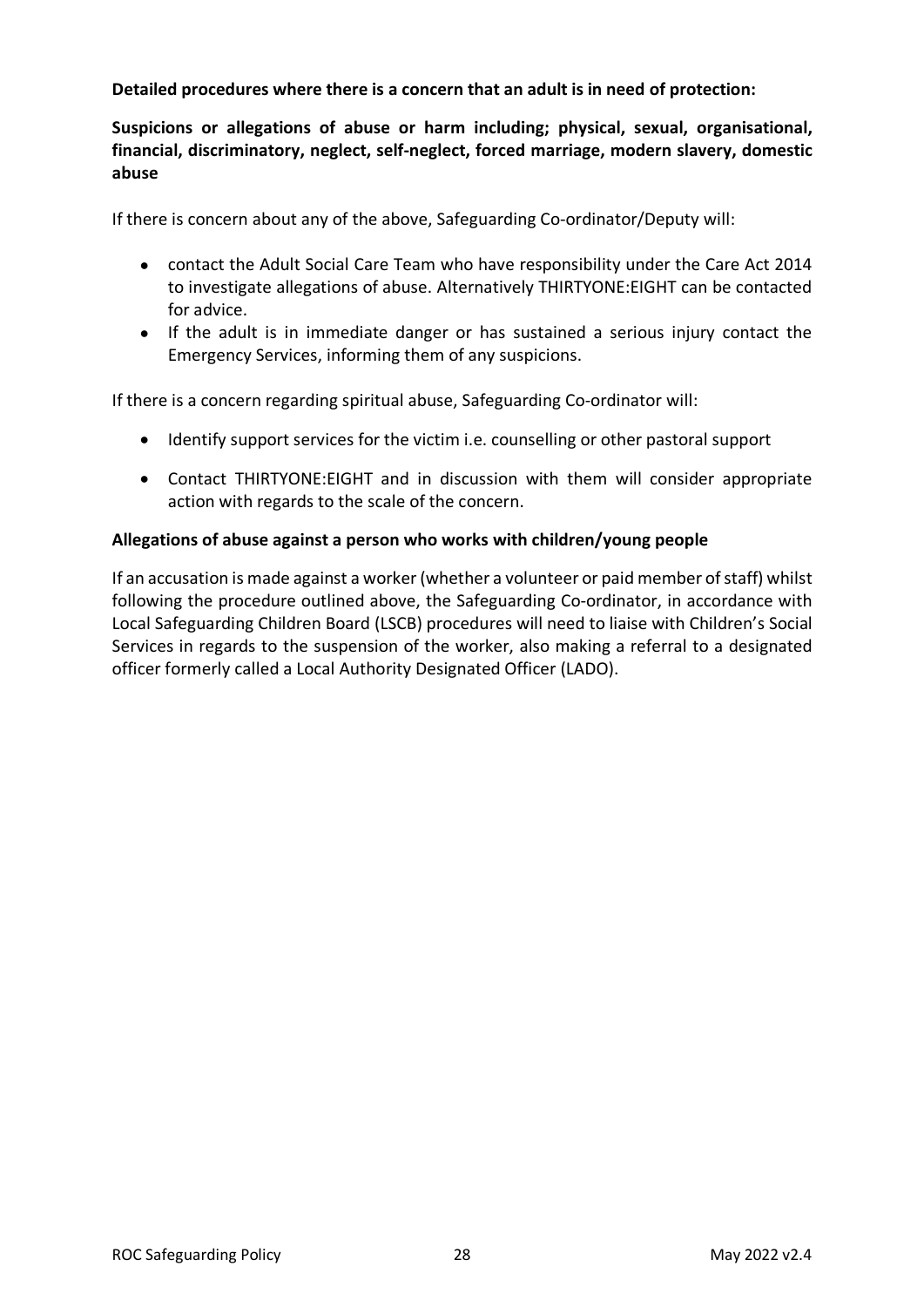## **SECTION 3**

### **Prevention from Harm (Safe and Secure – Standards 3 and 4)**

The Leadership is committed to on-going safeguarding training and development opportunities for all workers, developing a culture of awareness of safeguarding issues to help protect everyone. All our workers will receive induction training and undertake safeguarding training on an annual and regular basis.

The Leadership will also ensure that children and adults with care and support needs are provided with information on where to get help and advice in relation to abuse, discrimination, bullying or any other matter where they have a concern.

#### **Safer recruitment**

The Leadership will ensure all workers will be appointed, trained, supported and supervised in accordance with government guidance on safe recruitment. This includes ensuring that:

#### **Advertising:**

• There is a written job description / person specification for the post

#### **Application:**

- Those applying have completed an application form and a self declaration form
- Those short listed have been interviewed face to face
- Safeguarding has been discussed at interview

#### **Appointment subject to:**

- Written references have been obtained, and followed up where appropriate and found to be satisfactory
- A disclosure and barring check has been completed where necessary (we will comply with Code of Practice requirements concerning the fair treatment of applicants and the handling of information)
- Qualifications where relevant have been verified

#### **After appointment:**

- All our workers will receive induction training and undertake recognised safeguarding training on a regular basis.
- The applicant has successfully completed a probationary period
- The applicant has been given a copy of the organisation's safeguarding policy and knows how to report concerns.
- In line with Charity Commission guidance, ROC will obtain a disclosure check on employees involved in regulated activity every three years.

All volunteers working directly for ROC will be subject to the same recruitment process as full and part time employees.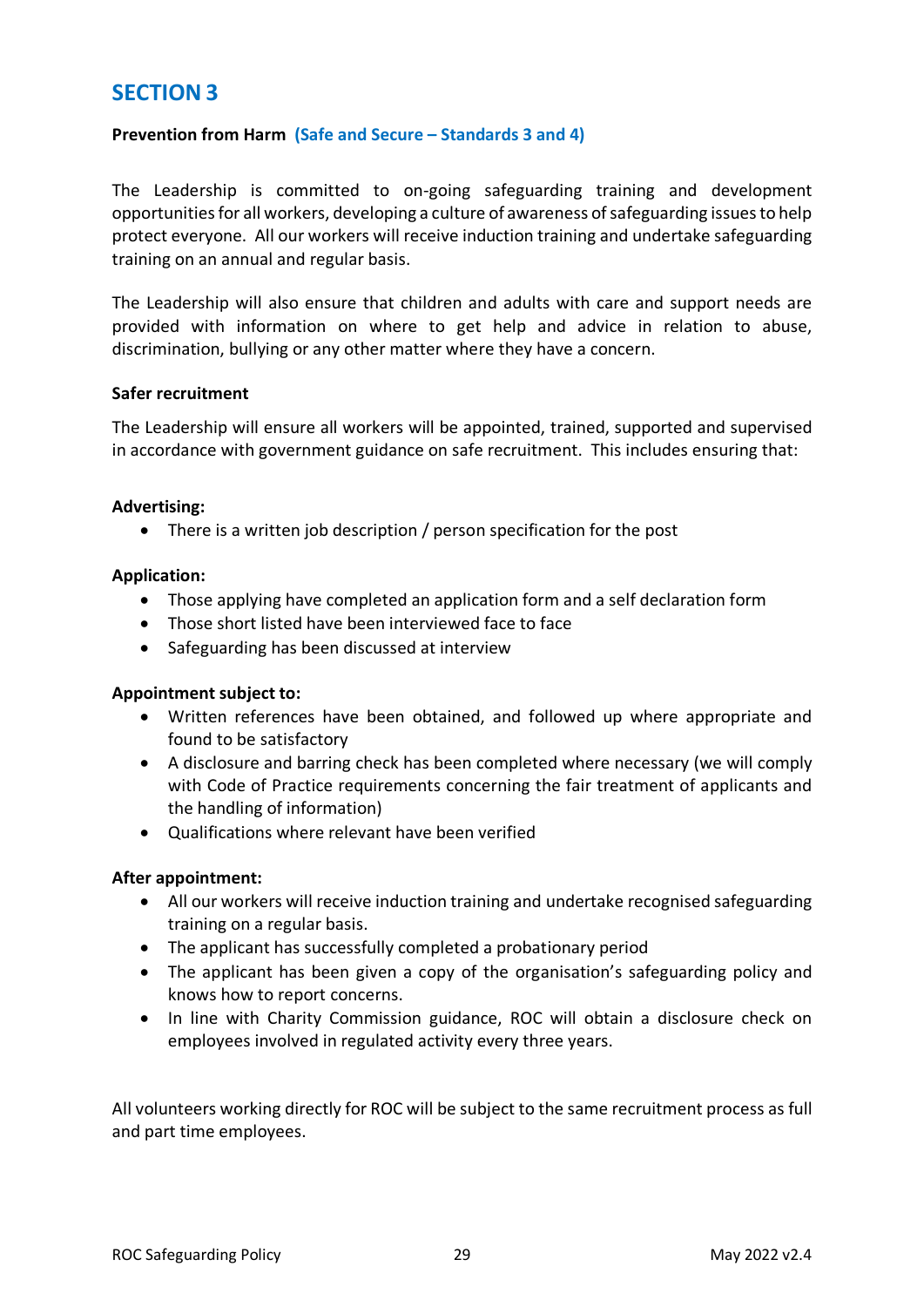### **Maintaining a Safer Culture**

This means that openness and transparency are encouraged in our dealings with each other and that healthy challenge of working practice leads to more effective and safer ways of working with vulnerable people.

Many studies support the experience of THIRTYONE:EIGHT in identifying indicators of 'closed organisations' as a primary factor in the failings of many churches and organisations to effectively safeguard children and adults.

The features of a 'Closed Organisation' (Erooga, 2012, p32) are where the hierarchy of leadership becomes so highly controlled that it becomes impossible for challenge to be raised for fear of the consequences. It is in this type of environment where those in positions of trust, responsibility and authority are able to abuse and then find protection, albeit unwittingly by the hierarchical systems in place (Beyer et al, 2005).

Safer cultures recognise that there are a number of elements that contribute towards the safeguarding of vulnerable people within organisations, including safer recruitment, induction and probation, training and development and managing those that may pose a risk. All of these elements need to be operated within a context of 'respectful uncertainty' (as described by Lord Laming in his report into the death of Victoria Climbié in 2003) and vigilance.

\*Beyer, L. et al (2005); 'Understanding Organisational Risk Factors for Child Maltreatment: A Review of the Literature', NCPCH, Australian Institute of Family Studies

\*Erooga, M. (Ed) (2012); 'Creating Safer Organisations: Practical Steps to Prevent the Abuse of Children by Those Working With Them', Wiley-Blackwell/NSPCC, London

All ROC staff and volunteers are encouraged to raise any concerns with a line manager or colleague, or if felt appropriate to contact one of the ROC Trustees directly

## **ROC Trustees** https://roc.uk.com/board-of-trustees/

| Chair - Julia Robertson | julia.robertson@icloud.com |
|-------------------------|----------------------------|
| Sir Peter Fahy          |                            |
| David Smart             |                            |
| Angela Williams         |                            |
| Jill Duff               |                            |
| Mark Corbin             |                            |
|                         |                            |

It is a requirement for trustees to report what are known as 'Serious Incidents' to the Charity Commission. A 'Serious Incident' would include an allegation of abuse suffered by a beneficiary as a result of the actions of employees or others in connection with the charity.

Any ROC staff or volunteer can contact and raise concerns with THIRTYONE:EIGHT directly (Tel 0303 003 11 11).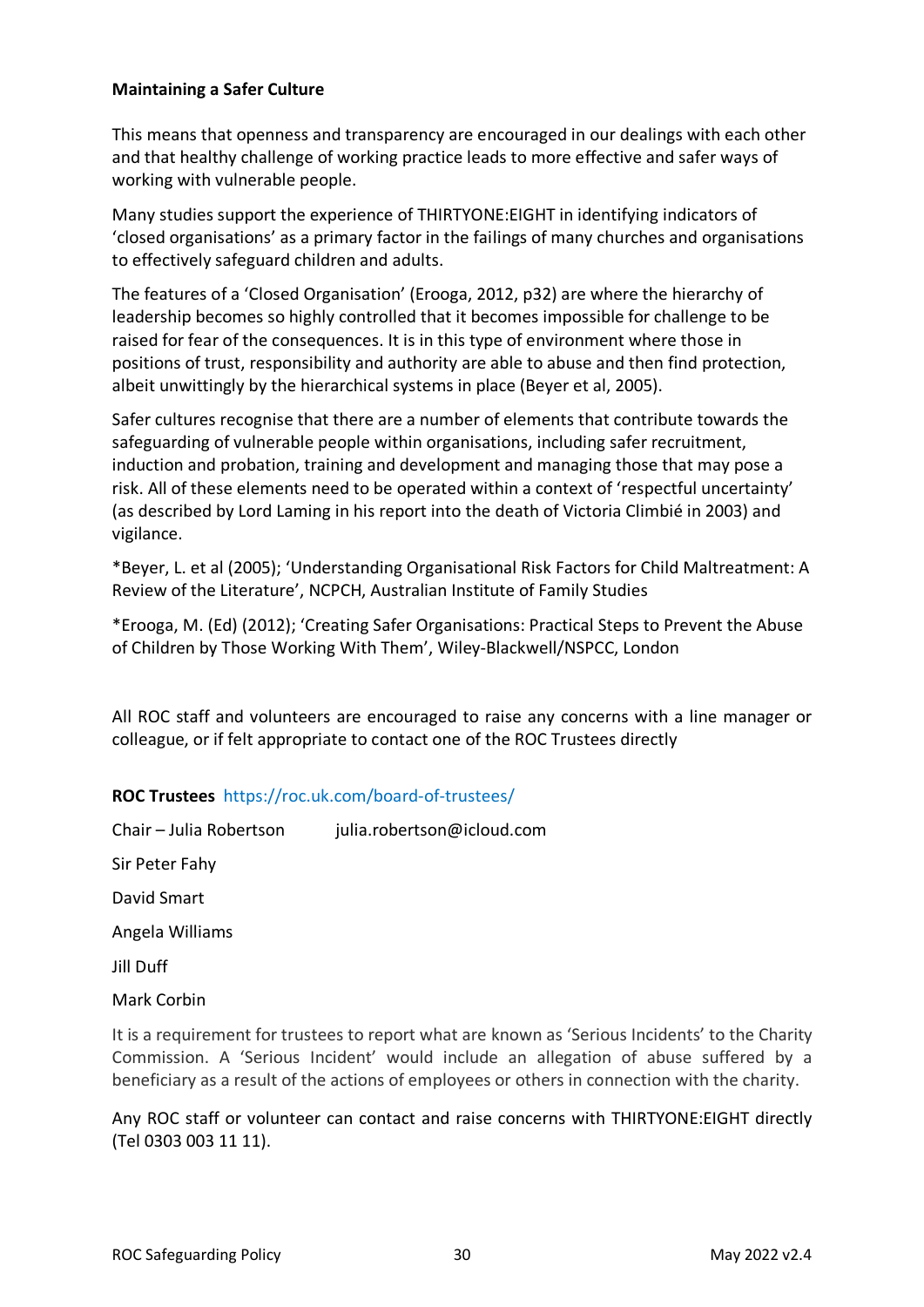## **SECTION 4**

## **Pastoral Care (Safe and Secure – Standards 8 and 9)**

### **Supporting those affected by abuse**

The Leadership is committed to offering pastoral care, working with statutory agencies as appropriate, and support to all those who have been affected by abuse who have contact with or are part of the ROC.

- ROC staff / volunteers may themselves have been subject to abuse.
- In dealing with others who have been subject to abuse, ROC staff/volunteers may subsequently be affected.
- Where abuse is reported to ROC Staff/volunteers, we recognise our responsibility to sign-post the victim to suitable pastoral care.

ROC does not specialise in providing pastoral care or in counselling but we will arrange suitable support for those who need it.

In order to access this support, speak in confidence to the Safeguarding Coordinator or Line Manager.

Confidentiality is crucial within the counselling / pastoral care relationship and this includes written records. Information will only be divulged to a third party with the permission of the counselee or because they:

- Are considered a danger to themselves or others
- give information relating to significant harm to another child, young person or vulnerable adult

It is accepted that it is unethical and can be extremely destructive for a person to find the content of conversations with their counsellor / pastoral carer is open to discussion.

As a charity with a Christian foundation it may be tempting for staff to explore issues of forgiveness with those who have suffered abuse. As a ROC staff member or volunteer, let us be clear - that is not your role.

Forgiveness is complex and is often laced with strong emotions that can span decades of a person's life. It is vital therefore that the issue of forgiveness is not pressed unhelpfully upon someone who has been abused when they are not ready for it. Though few would deny that forgiveness can be an important element in recovering from the effects of abuse, it must be handled sensitively and, in general, not by the pastoral carer due to the emotional and psychological complexities that may be experienced whilst receiving pastoral care. It is not appropriate to expect a child to forgive an abuser - they will not be able to appreciate the effects that the abuse has had on them until they are older.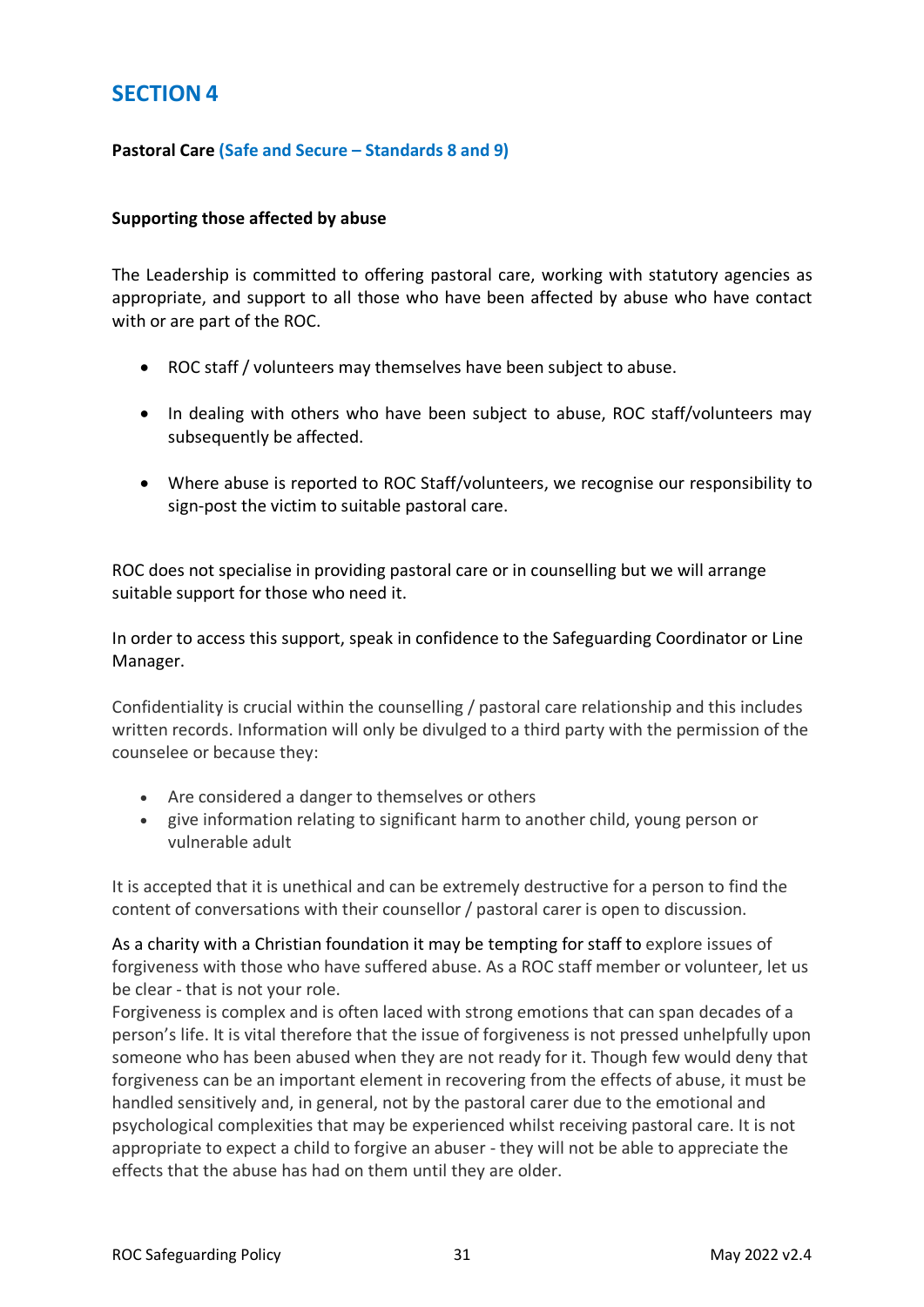## **SECTION 5**

## **Practice Guidelines (Safe and Secure – Standards 5, 6 and 10)**

As an organisation working with children, young people and adults with care and support needs we wish to operate and promote good working practice. This will enable workers to run activities safely, develop good relationships and minimise the risk of false or unfounded accusation.

As well as a general code of conduct for workers we also have specific good practice guidelines for activities we are involved in and these are:

#### **Gifts, Rewards and Favouritism**

The giving of gifts or rewards to children, young people and vulnerable adults can be part of an agreed policy for supporting positive behaviour or recognising particular achievements. In some situations, the giving of gifts as rewards may be accepted practice for a group of children, whilst in other situations the giving of a gift to an individual child or young person will be part of an agreed plan with the knowledge of a manager and the parent or carer.

Any gifts should be given openly and not be based on favouritism. Adults need to be aware however, that the giving of gifts can be seen as a gesture to bribe or groom a young person.

Adults should exercise care when selecting children and/or young people for specific activities or privileges to avoid perceptions of favouritism or unfairness. Methods and criteria for selection should always be transparent and subject to scrutiny.

Care should also be taken to ensure that adults do not accept any gift that might be construed as a bribe or lead the giver to expect preferential treatment.

There are occasions when children, young people or parents wish to pass small tokens of appreciation to workers, for example, on special occasions or as a thank-you, and this is acceptable. However, it is unacceptable to receive gifts on a regular basis or of any significant value.

#### **Safeguarding Principles for Group or Activity**

Some general principles for running a club, activity or service include:

- Ensuring that everyone is treated with dignity and respect in attitude, language and actions.
- Consideration for the number of workers needed to run the group and whether they should be male, female or both.
- A clear strategy for summoning additional help (if needed) in situations where a worker is working alone with a child, young person or vulnerable adult.
- The level of personal care (e.g. toileting) required appropriate to the needs of the individual.
- Clear guidelines on personal privacy e.g. when working with children avoiding questionable activity such as rough or sexually provocative games and comments.
- Not allowing anyone under 16 years of age to be left in charge of children of any age or those attending the group being left unsupervised.
- Only workers assigned to the group being allowed to participate in the activity. Other adults should not be allowed free access.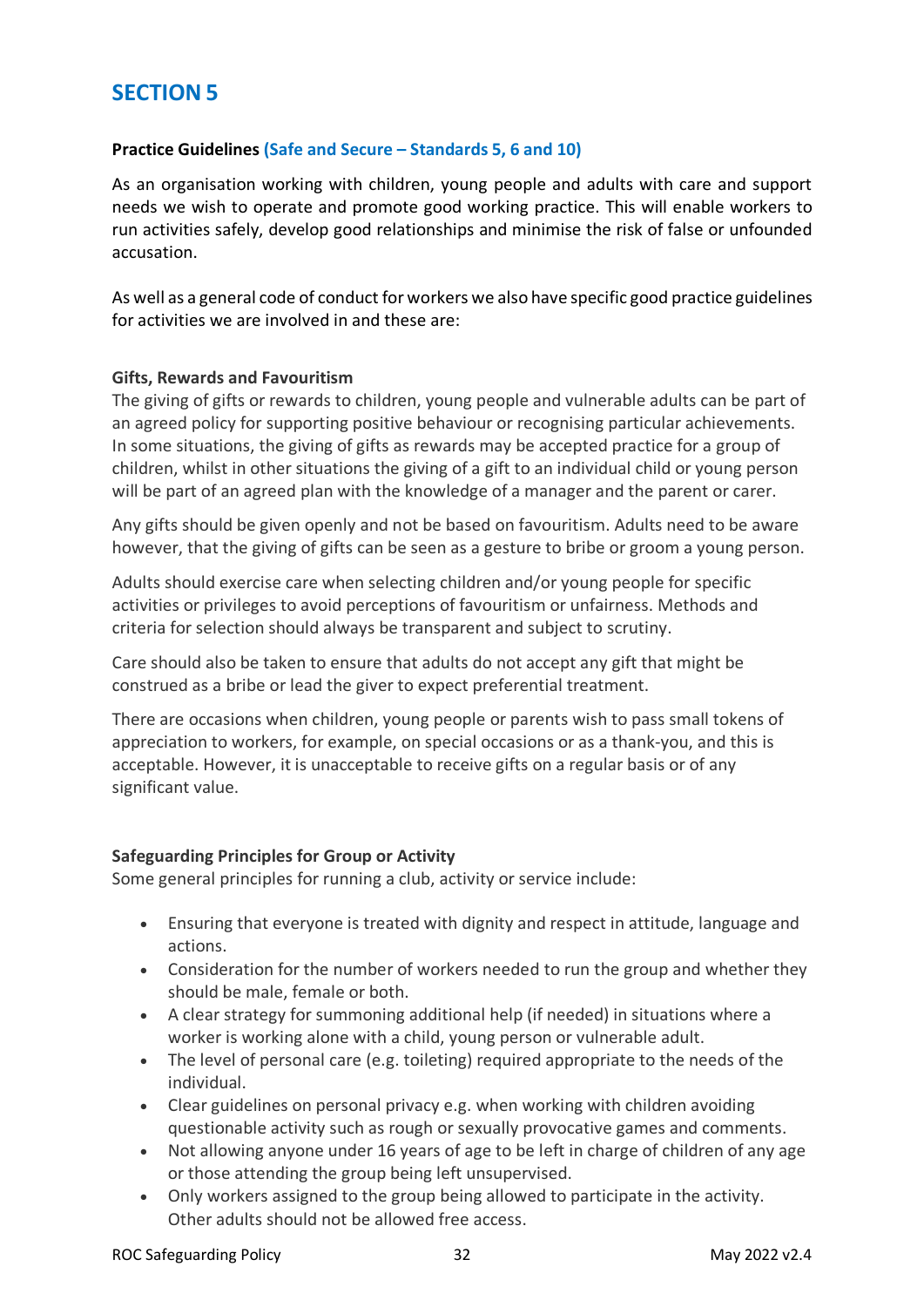• Making a note of other people in the building during the activity and any other events taking place at the same time.

## **Adult to Child Ratios**

A risk assessment should be carried out for all activities and especially where it is:

- outdoors
- high risk or dangerous
- when catering for people with disabilities or other needs

The results of the risk assessment may mean ratios need to be increased.

ROC set supervision rations of at least 2 adults present when working with or supervising children and young people. We recommend the following adult to child ratios as the minimum numbers to help keep children safe:

- $\bullet$  0 2 years 1 adult to 3 children
- $\bullet$  2 3 years 1 adult to 4 children
- $\bullet$  4 8 years 1 adult to 6 children
- $\bullet$  9 12 years 1 adult to 8 children
- $\bullet$  13 18 years 1 adult to 10 children

We recommend having at least 2 adults present, even with smaller groups.

When young people are helping to supervise younger children, then generally, only people aged 18 or over should be included as adults when calculating adult to child ratios.

If, following a risk assessment, the ROC recommendations for adult to child ratios are not adhered to, the activity organiser should record (on the risk assessment, register or by email to their line manager) the reasons why. It is never acceptable to ignore the supervision ratio's because sufficient adult staff / volunteers are not available. Reduce the size of the group or cancel the activity if insufficient staff are available.

## **Toilet ratios**

If the group has both boys and girls, there should be at least one male and one female responsible adult supervising visits to the toilet.

Adults who haven't previously volunteered and haven't had the necessary vetting checks shouldn't be left alone with children or take them to the toilet unaccompanied.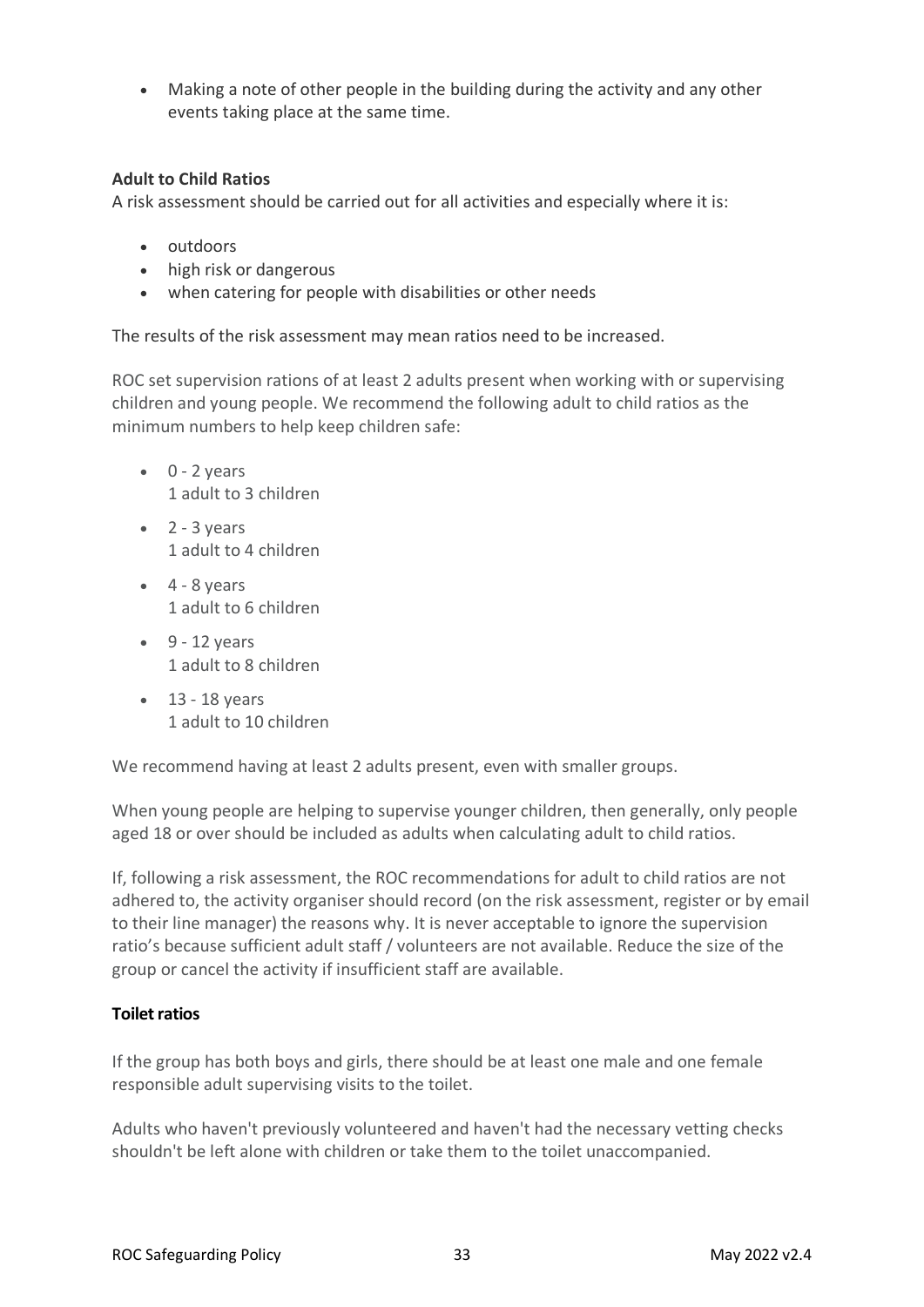In larger groups of children, encourage bigger groups to take a comfort break together. For example, with a ratio of 2 adults to 10 children where one adult supervises hygiene duties and the other supervises safety and a head count.

## **For further guidance NSPCC, Preventing abuse**

### **Working safely with disabled children, young people and adults**

Workers should be aware that any child, young person or adult with care and support needs attending an activity who has a disability may need extra help in areas such as communication and mobility (e.g. use of sign language and assistance in going to the toilet).

They may behave in a non-age appropriate way. For example, a young person of 17 might behave more like a 2-3 year old, particularly in demanding cuddles or sitting on a worker's lap. So it is important to set appropriate boundaries that take their needs into account, but also protect workers from false accusation.

The organisation should:

Ask the child, young person or adult attending the activity, and parents or carers how their needs can be met, ensuring all workers involved with them are aware of their expectations. This includes the number of workers needed to assist for a specific activity to prevent injury. Some of these needs may be more easily met than others, so be realistic. A family may ask for changes to enable easier access to the building (ensure you meet the requirements of the Equality Act 2010). Listen, and give feedback to the person, family or carer as to what can or can't be achieved and the reasons why.

Ideally ensure that a worker of the same gender assists if they need help with toileting, but again discuss with the person, their family or carer to discuss their preference and your ability to provide this. For example you may have a Sunday School with only female workers, so is a male child happy for a female to provide personal care, are the parents comfortable with this? Generally these issues once discussed can be agreed upon. It may help to have an 'intimate care' policy in place and a personalised plan agreed with the parents or carer, on behalf of the child or young person (See 5.15 below)

Make buildings accessible (e.g. ramps, toilets for the disabled and hearing loop system) and encourage integration within the group.

Developing appropriate disability awareness including the use of different forms of communication (e.g. sign language) and language etiquette.

## **Parents/Carers Staying With Children's Groups**

There may be occasions where parents ask if they can stay to watch the children's group's activity. It is important not to appear guarded but there may be concerns, particularly where the expectation is that all adults who work with children in any capacity should undertake Disclosure and Barring Service (DBS) checks.

Activity leaders should therefore consider the following:

- Parents can be permitted to observe groups but not take part. A distinction should be made.
- It can help certain children settle into a group, if the child knows that a parent/carer is there. After the settling in period, if a parent/carer wishes to continue to stay,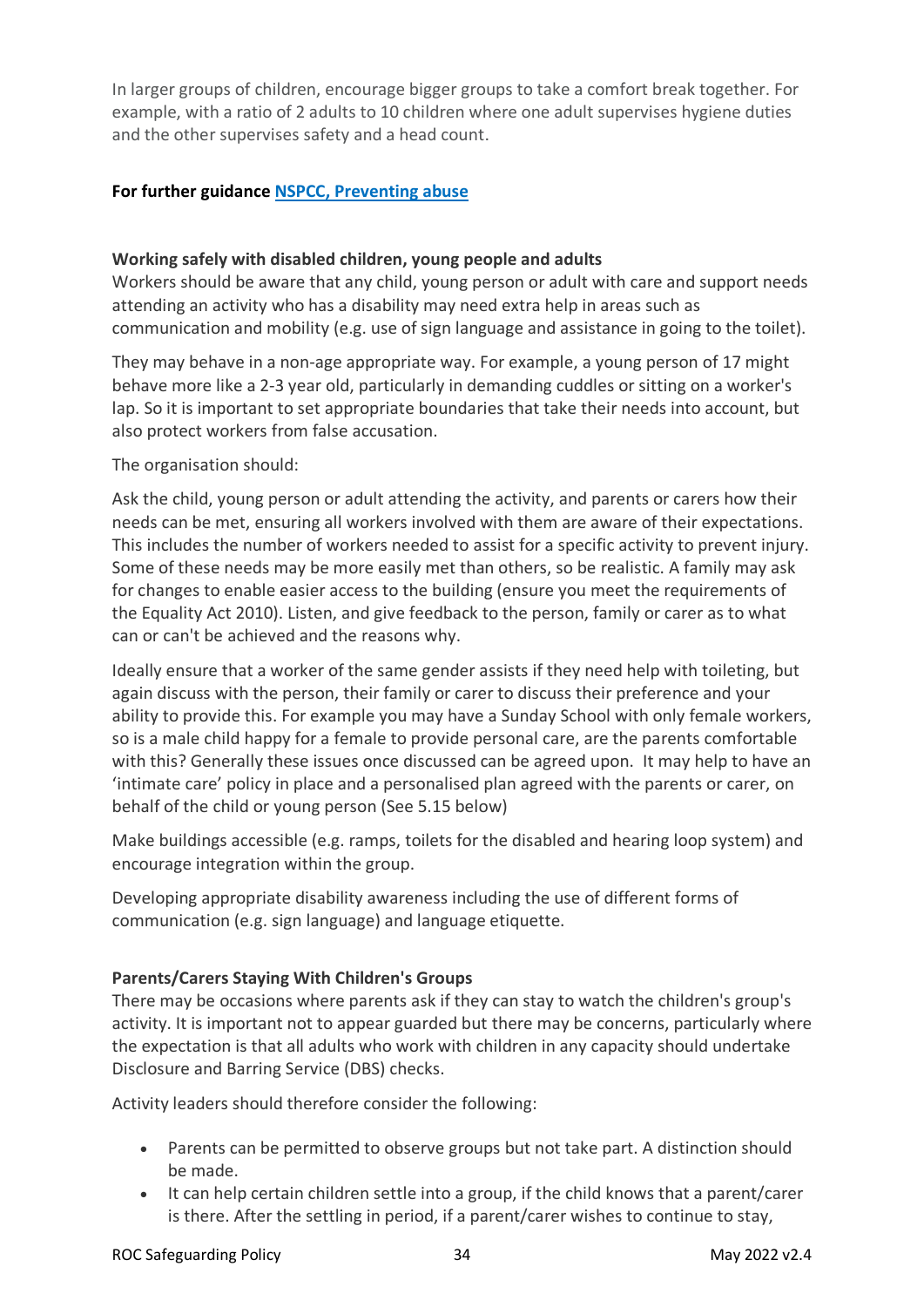consideration could be given to them becoming a helper/worker but they would be required to undertake the same recruitment and selection procedure as with any other worker.

- Whilst a person watching may be a parent/carer for one or more of the children, to the rest of the children they are strangers.
- Organise an open evening from time to time as part of the on-going children's programme to build relationships and encourage parents to take an active role in supporting the group.
- Be aware that for some disabled children, it may be appropriate for their parent/carer to stay with them for an extended period. This should be considered on an individual basis to help the child become fully integrated into the group/activity.

### **Challenging Behaviour**

Sometimes children and young people become angry, upset or disruptive. Occasionally their behaviour may endanger themselves or others. The Government has developed national standards in relation to early years and day care and the following guidelines can be adopted by organisations providing services to children and young people.

If someone is being disruptive:

- Ask them to stop.
- Speak to them to establish the cause(s) of the upset.
- Inform them they will be asked to leave if the behaviour continues.
- Warn them if they continue to be disruptive, this might result in longer-term exclusion from the group.
- If they are harming themselves, another person or property then others in the group should be escorted away from the area where the disruption is occurring. At the same time, and with a second worker present, request them to STOP. If your request is ignored, you might need to warn the individual that you will consider calling the Police. As a last resort, in the event of them harming themselves, other people or property, physical restraint may be needed until the Police to arrive.

Training in appropriate restraint techniques may be available through the local Police or Area Youth and Community services.

The workers involved should always record what happened in writing as soon as possible after the incident. This should include:

- What activity was taking place
- What might have caused the disruptive behaviour
- The person's behaviour.
- What was said and how the worker and others responded.
- A list of others present who witnessed the incident.

A copy should be given to the leader, a copy retained by the worker and a copy kept with the logbook. Parents should be informed if their child has been restrained.

It may be helpful, after such an incident, for the worker involved to meet with their line manager to talk things through, reviewing what happened and considering whether there is a way of doing things differently so that the incident could be de-escalated avoiding the need for restraint.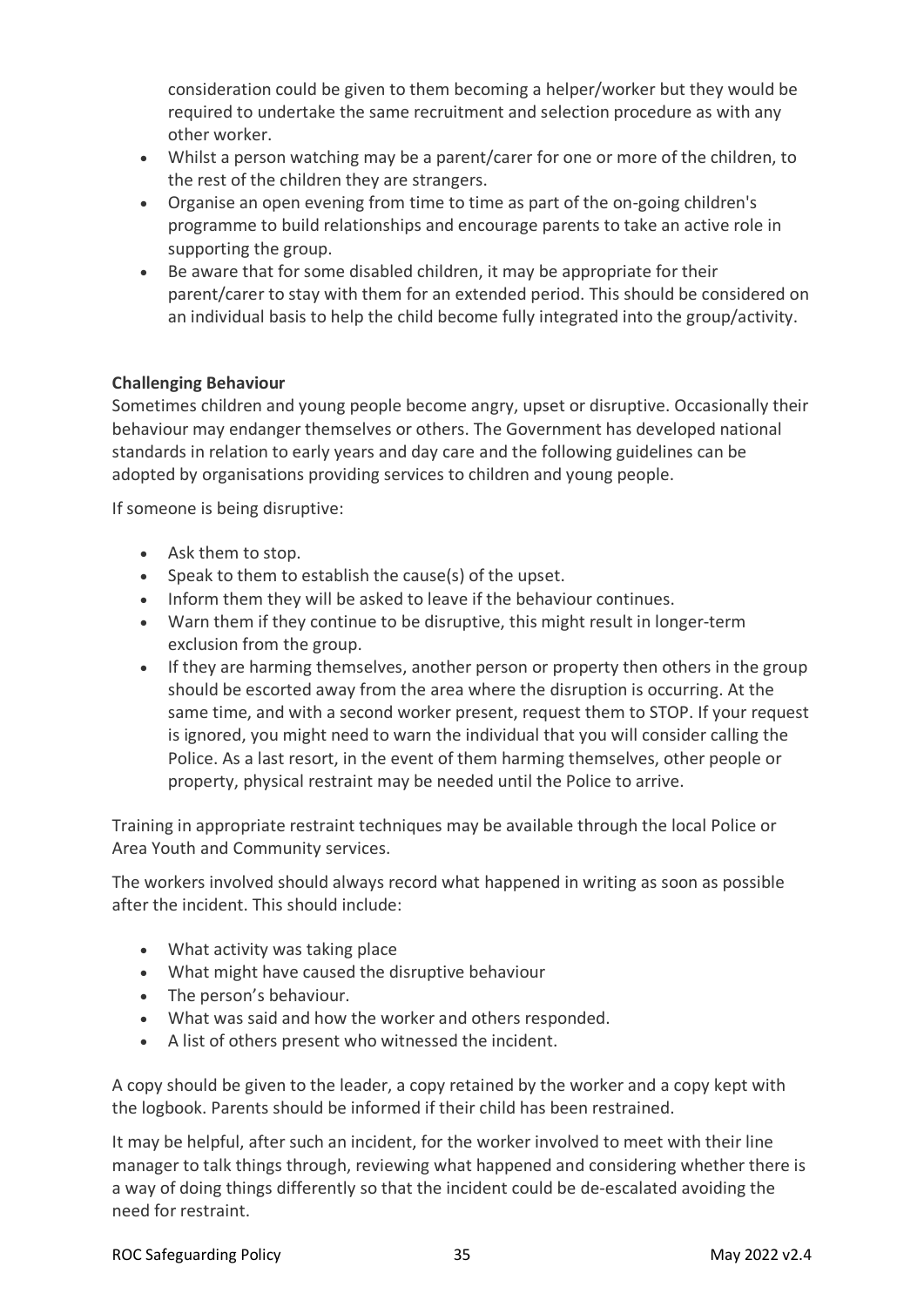### **Drop-in Centres**

The idea behind a 'drop in' centre is precisely that; people come and go, so it is difficult to keep track of who is actually in the building. It is therefore important that those organisations providing a drop-in service:

- Conduct regular fire drills to ensure that the building is evacuated completely and within a set time scale.
- Ensure all the users of the drop in centre only have access to specific areas of the building.
- Have sufficient workers to supervise those who visit the centre.

### **Home Visits**

Workers and leaders may need to make home visits from time to time. In these circumstances ROC will issue formal identification to the person doing the visit.

Guidelines for visiting:

- 1. Inform a line manager or Safeguarding Coordinator of the proposed visit.
- 2. Generally, two workers should attend together.
- 3. In the case of children and young people never go into a home if a parent or carer is absent unless the child would be at risk of significant harm if you do not do so.
- 4. Keep a written record of the visit detailing the following:
- Purpose
- Time you arrived and left
- Who was present
- What was discussed

If the parent/carer is absent when the call is made, leave some means of identification and explanation for the visit that can be given to them.

It is hard to envisage any circumstances where a child or young person would be invited to an un-related, ROC staff members' home. Our policy is this should not happen and under exceptional circumstances, only after consultation with the Safeguarding Coordinator who will produce a written record if the reasons why.

Sleepovers, residential trips, activities involving transport, swimming trips, and any activities eg outdoor pursuits activities, which could be considered more hazardous than general activities, must be discussed with Line Manager and Safeguarding Coordinator and then subject to special risk assessment. Due to the specialised risk of such activities, further information should be obtained from the THIRTYONE:EIGHT website at the planning stage.

#### **Activity consent forms/ image Use consent form.**

ROC has a standard activity permission form (Dropbox) which records details of the individual; emergency contact details; emergency medical information; permission for photography / video. This form should be utilised for all activities or, where additional information is